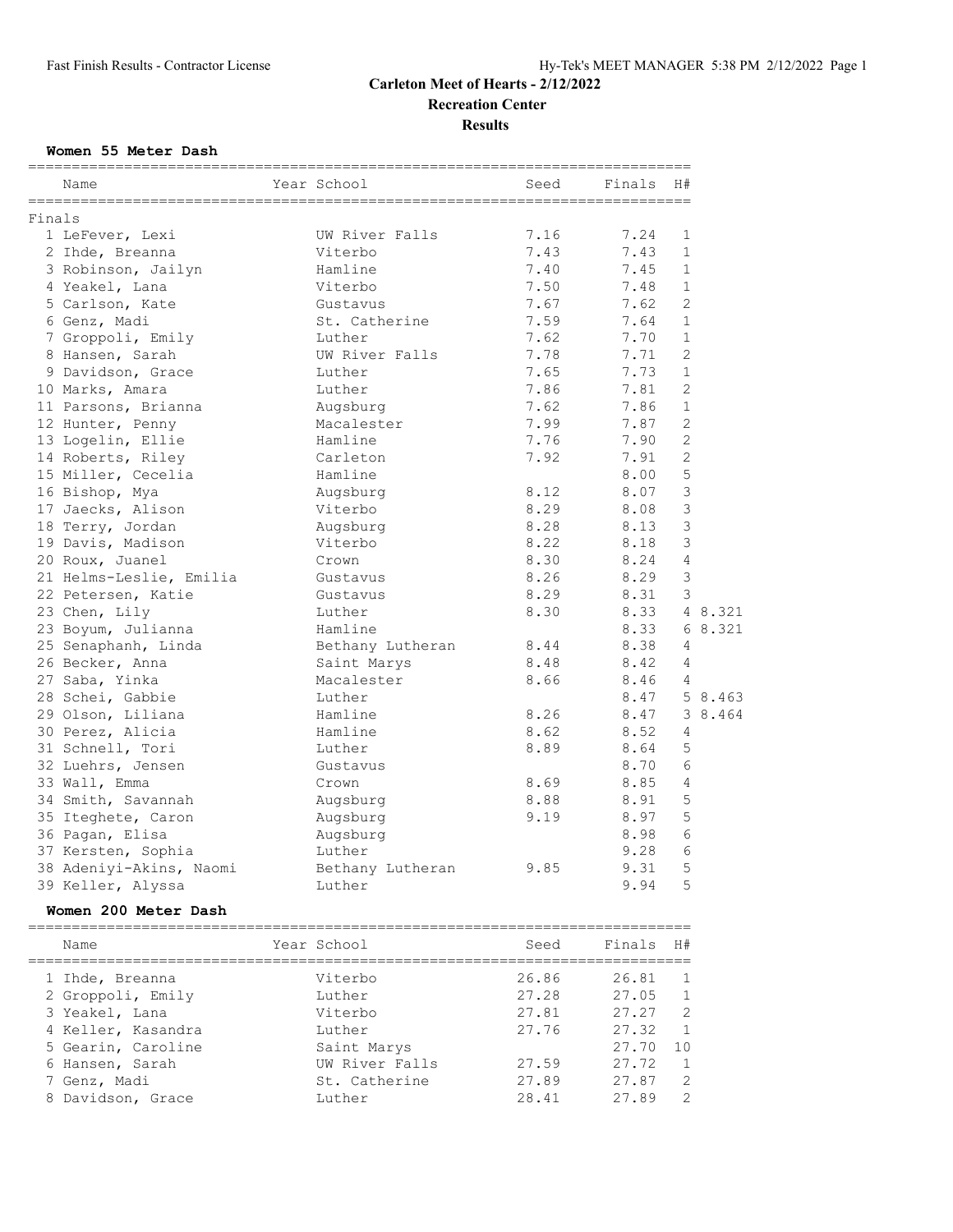| Women 200 Meter Dash    |                  |       |           |                         |
|-------------------------|------------------|-------|-----------|-------------------------|
| 9 Logelin, Ellie        | Hamline          | 27.96 | 28.10     | 2                       |
| 10 Marks, Amara         | Luther           | 28.53 | 28.24     | $\mathcal{E}$           |
| 11 Brueckner, Anna      | Crown            | 28.71 | 28.36     | $\overline{4}$          |
| 12 Hunter, Penny        | Macalester       | 28.50 | 28.40     | $\overline{\mathbf{3}}$ |
| 13 Roberts, Riley       | Carleton         | 28.56 | 28.66     | 3                       |
| 14 Aurelius, Andreiana  | Hamline          | 29.39 | 28.89     | $\overline{4}$          |
| 15 Aladetan, Amira      | Carleton         | 29.11 | 29.16     | $\sqrt{4}$              |
| 16 Davis, Madison       | Viterbo          | 29.69 | 29.20     | $\overline{4}$          |
| 17 Selberg, Lillian     | Gustavus         | 30.54 | 29.43     | $\overline{7}$          |
| 18 Weis, Madison        | Saint Marys      | 29.99 | 29.51     | $6\,$                   |
| 19 Durscher, Tess       | Viterbo          | 29.88 | 29.60     | 5                       |
| 20 Hoppe, Cianna        | Bethany Lutheran | 31.70 | 29.89     | $\,8\,$                 |
| 21 Helms-Leslie, Emilia | Gustavus         | 30.36 | 29.96     | 6                       |
| 22 Olson, Liliana       | Hamline          | 30.00 | 30.03     | 6                       |
| 23 Saba, Yinka          | Macalester       | 30.38 | 30.34     | 7                       |
| 24 Hannah, Gabriele     | Hamline          |       | 30.72     | 10                      |
| 25 Roux, Juanel         | Crown            |       | $30.92$ 9 |                         |
| 26 Becker, Anna         | Saint Marys      | 31.19 | 31.18     | 7                       |
| 27 Hamilton, Mercedes   | Hamline          | 29.86 | 31.27     | 5                       |
| 28 Wall, Emma           | Crown            | 32.09 | 31.56 8   |                         |
| 29 Pagan, Elisa         | Augsburg         |       | 32.85     | 10                      |
| 30 Smith, Savannah      | Augsburg         | 33.88 | 33.53 8   |                         |
| 31 Zaccaria, Angela     | Bethany Lutheran |       | 33.96     | 10                      |
| 32 Iteghete, Caron      | Augsburg         | 35.03 | 34.19     | 8                       |
| 33 Adeniyi-Akins, Naomi | Bethany Lutheran | 36.35 | 35.38     | 9                       |
| 34 Strong, Maclairen    | St. Catherine    |       | 36.08     | $\mathcal{G}$           |

#### **Women 400 Meter Dash**

| Name                                         | Year School      | Seed    | Finals      | H#             |
|----------------------------------------------|------------------|---------|-------------|----------------|
| 1 Langlois, Sarah<br>$1:01.451$ $(1:01.451)$ | UW River Falls   | 59.75   | 1:01.46     | $\overline{1}$ |
| 2 Preston, Adisa<br>$1:02.424$ $(1:02.424)$  | Macalester       | 1:02.49 | $1:02.43$ 1 |                |
| 3 Brueckner, Anna<br>$1:03.092$ $(1:03.092)$ | Crown            | 1:03.71 | 1:03.10     | $\mathbf{1}$   |
| 4 Ploor, Mya                                 | Luther           | 1:04.33 | 1:03.13     | $\mathbf{2}$   |
| 5 Cordova, Ineke                             | Carleton         | 1:05.00 | 1:03.84     | $\mathbf{2}$   |
| 6 Traw, Thea                                 | Carleton         | 1:05.37 | 1:05.58     | $\overline{c}$ |
| 7 Bishop, Mya<br>$1:05.650$ $(1:05.650)$     | Augsburg         | 1:03.00 | 1:05.65     | $\mathbf{1}$   |
| 8 Hoppe, Cianna<br>$1:05.681$ $(1:05.681)$   | Bethany Lutheran | 1:03.94 | 1:05.69     | $\mathbf{1}$   |
| 9 Rasmussen, Megan                           | Luther           | 1:05.70 | 1:06.57     | 2              |
| 10 Doyle, Erin                               | St. Catherine    | 1:07.72 | 1:06.86     | $\mathfrak{Z}$ |
| 11 Schunk, Claudia                           | Viterbo          | 1:07.39 | 1:07.96     | $\mathfrak{Z}$ |
| 12 Chen, Lily                                | Luther           | 1:08.69 | 1:08.15     | $\mathfrak{Z}$ |
| 13 Aurelius, Andreiana                       | Hamline          | 1:10.20 | 1:08.39     | $\sqrt{4}$     |
| 14 Smit, Meira                               | Macalester       | 1:08.50 | 1:08.72     | $\mathfrak{Z}$ |
| 15 Witbrod, Stephanie                        | Bethany Lutheran |         | 1:10.76     | 5              |
| 16 Hamilton, Mercedes                        | Hamline          | 1:09.05 | 1:10.86     | $\overline{4}$ |
| 17 Ristau, Kelly                             | Luther           | 1:08.77 | 1:11.67     | $\mathfrak{Z}$ |
| 18 Lantz, Annabel                            | Augsburg         | 1:11.43 | 1:12.24     | $\overline{4}$ |
| 19 Anderson, Naomi                           | Bethany Lutheran |         | 1:13.66     | 5              |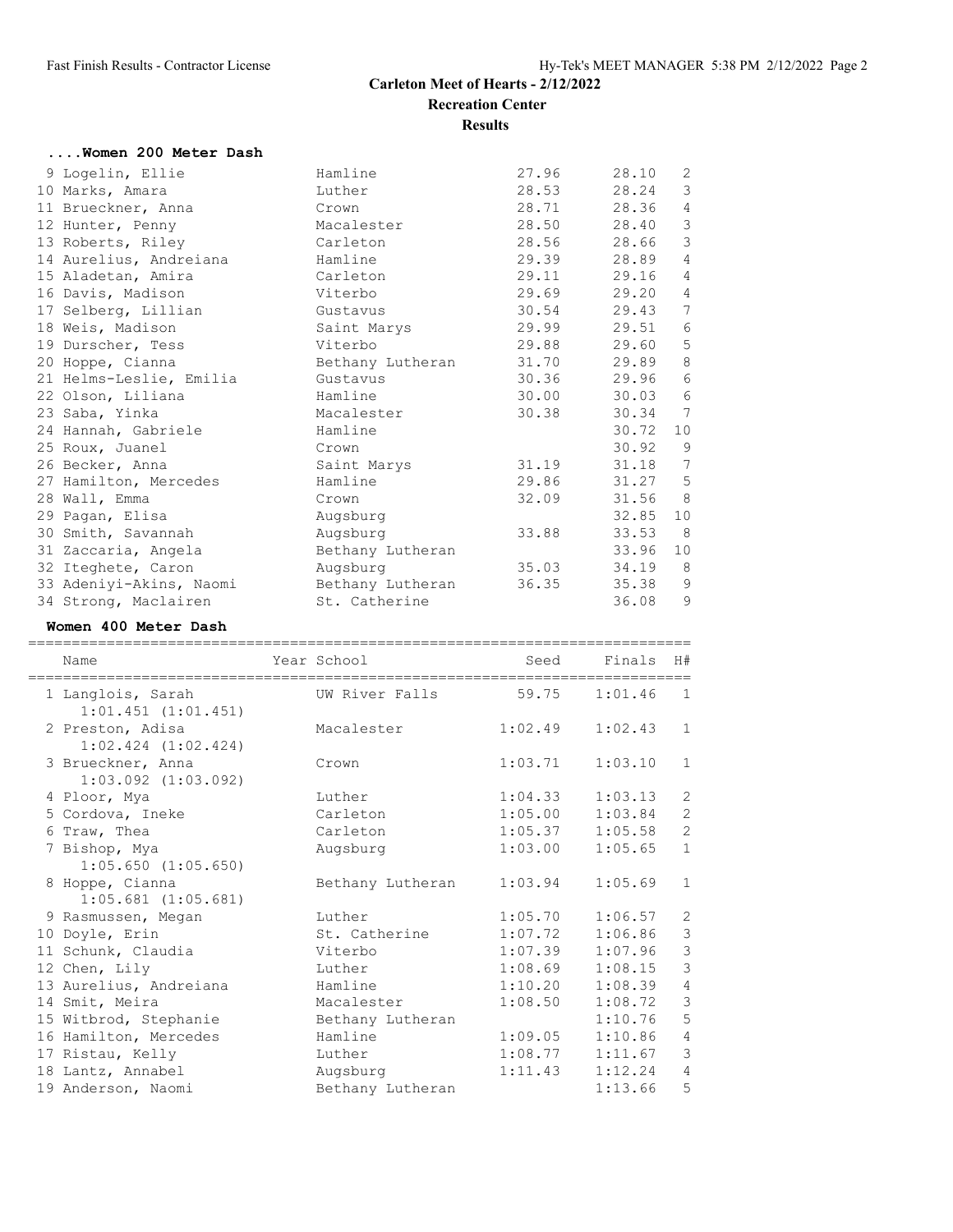# **....Women 400 Meter Dash**

| 20 Whiterabbit, Lauren | Luther           | 1:14.18 | 1:13.90 | $\overline{4}$ |
|------------------------|------------------|---------|---------|----------------|
| 21 Millan, Elisa       | Luther           | 1:15.69 | 1:14.19 | -5             |
| 22 McCue, Megan        | Bethany Lutheran |         | 1:14.66 | - 5            |
| 23 Zaccaria, Angela    | Bethany Lutheran |         | 1:16.42 | -5.            |
| 24 Kersten, Sophia     | Luther           | 1:10.55 | 1:16.64 | 4              |
| 25 Bednarz, Ava        | Luther           | 1:17.33 | 1:22.97 | .5.            |

#### **Women 600 Meter Run**

| Name                | Year School | Seed    | Finals  |
|---------------------|-------------|---------|---------|
| 1 Ferquson, Jocelyn | Carleton    | 1:41.07 | 1:38.68 |
| 2 Farrell, Eve      | Carleton    | 1:52.00 | 1:49.20 |
| 3 Storley, Caitlyn  | Gustavus    | 1:54.77 | 1:51.71 |
| 4 Bever, Avery      | Gustavus    | 1:55.27 | 1:53.07 |
| 5 Warren, Anna      | Macalester  | 1:51.69 | 1:58.59 |
| 6 Ramirez, Ingri    | Augsburg    | 2:27.94 | 2:21.94 |

#### **Women 800 Meter Run**

| Name                  | Year School              | Seed    | Finals  | H#             |
|-----------------------|--------------------------|---------|---------|----------------|
| 1 Geist, Katherine    | Carleton                 | 2:18.00 | 2:15.89 | 1              |
| 2 Lyrek, Amaya        | St. Thomas               | 2:23.91 | 2:19.52 | $\mathbf{1}$   |
| 3 Erickson, Lara      | Carleton                 | 2:24.00 | 2:22.14 | $\mathbf{1}$   |
| 4 Kropp, Amy          | Carleton                 | 2:23.00 | 2:23.83 | $\mathbf{1}$   |
| 5 Gerber, Gracie      | St. Thomas               | 2:26.59 | 2:25.62 | $\overline{c}$ |
| 6 Belany, Alicia      | St. Thomas               | 2:22.74 | 2:25.91 | $\mathbf{1}$   |
| 7 Ulrich, Kate        | Carleton                 | 2:26.00 | 2:26.99 | $\mathbf{1}$   |
| 8 Cutter, Alice       | Carleton                 | 2:26.20 | 2:30.41 | $\mathbf{1}$   |
| 9 Hansen, Morgan      | Luther                   | 2:32.00 | 2:30.99 | $\overline{c}$ |
| 10 Swanson, Anna      | Saint Marys              | 2:25.10 | 2:31.29 | $\mathbf{1}$   |
| 11 Pausch, Abby       | Crown                    | 2:37.17 | 2:31.74 | $\mathsf 3$    |
| 12 Krumm, Ella        | Macalester               | 2:32.00 | 2:32.63 | $\mathbf{2}$   |
| 13 Thomas, Vanessa    | Viterbo                  | 2:31.90 | 2:36.02 | $\overline{c}$ |
| 14 Halbach, Megan     | UW River Falls           | 2:35.76 | 2:36.14 | $\mathfrak{Z}$ |
| 15 Grams, Sarah       | Luther                   | 2:35.00 | 2:36.48 | $\mathfrak{Z}$ |
| 16 Schmidt, Sarah     | Luther                   | 2:34.00 | 2:37.38 | $\sqrt{2}$     |
| 17 Braunlich, Sammy   | UW River Falls           | 2:35.00 | 2:38.94 | $\mathfrak{Z}$ |
| 18 Morgan, Maggie     | Macalester               | 2:40.33 | 2:39.36 | $\mathfrak{Z}$ |
| 19 Jiardini, Zena     | UW River Falls 2:47.88   |         | 2:41.62 | $\sqrt{4}$     |
| 20 Adam, Madelyn      | Viterbo                  | 2:31.41 | 2:43.10 | $\mathbf{2}$   |
| 21 Merwin, Jordan     | Bethany Lutheran         | 2:42.54 | 2:43.18 | $\mathcal{S}$  |
| 22 Kuhlman, Chloe     | Bethany Lutheran         | 2:47.28 | 2:45.23 | $\overline{4}$ |
| 23 Hobby, Sarah Beth  | Macalester               |         | 2:47.41 | 4              |
| 24 McDonough, Brenna  | Viterbo                  | 2:41.80 | 2:49.72 | $\mathcal{S}$  |
| 25 Mathews, Jalisa    | Hamline                  | 2:45.89 | 2:52.99 | $\overline{4}$ |
| 26 Sovacool, Rachel   | Bethany Lutheran 2:48.33 |         | 2:53.92 | $\overline{4}$ |
| 27 Rethemeyer, Hannah | Bethany Lutheran         | 3:07.43 | 3:02.34 | $\overline{4}$ |

#### **Women 1000 Meter Run**

| Name              | Year School | Seed    | Finals  |
|-------------------|-------------|---------|---------|
| 1 Blaesing, Maria | Macalester  | 3:04.00 | 3:02.90 |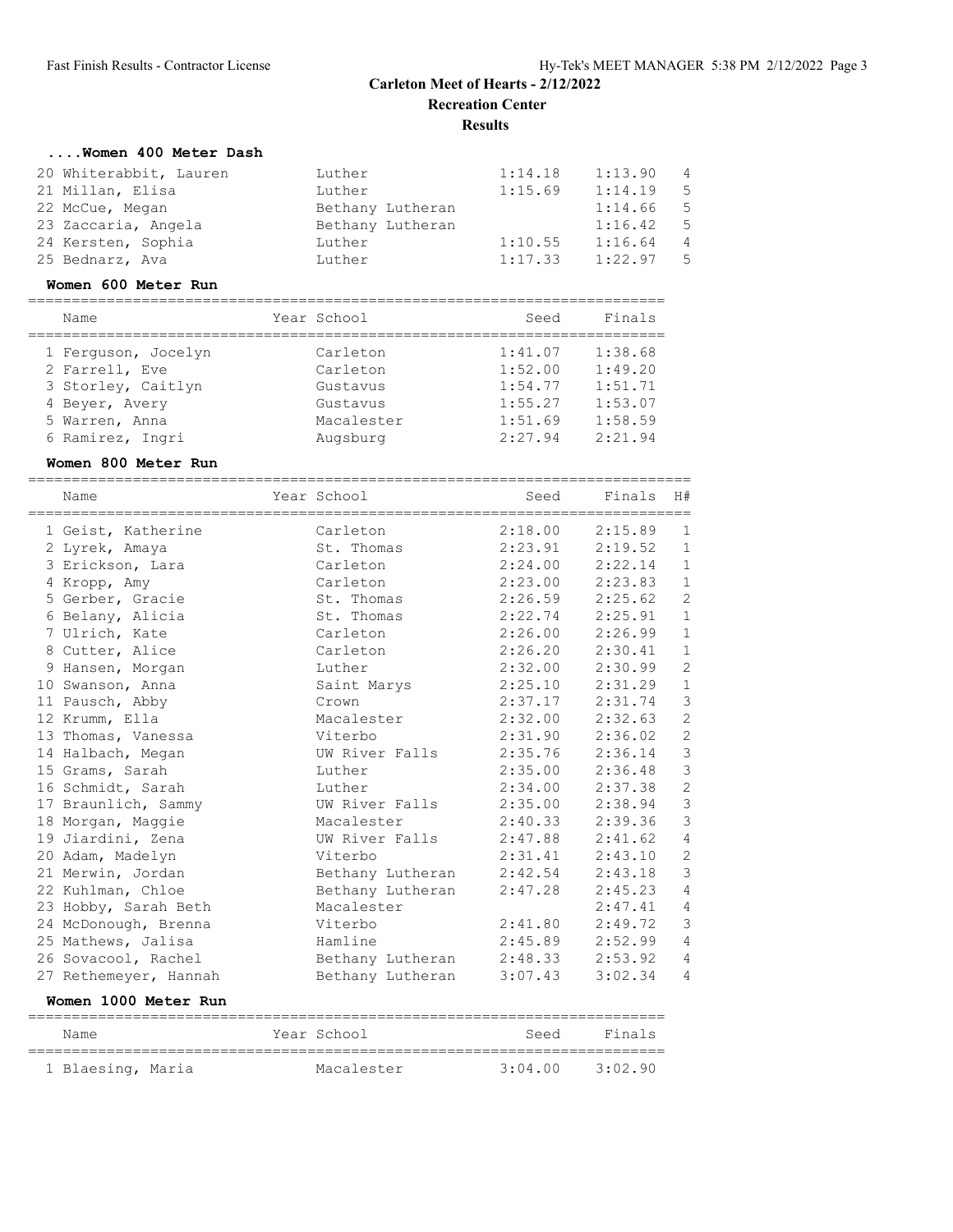# **....Women 1000 Meter Run**

| 2 Stern, Lena     | Macalester | 3:12.00 | 3:15.78 |
|-------------------|------------|---------|---------|
| 3 Mueller, Jerica | Viterbo    | 3:25.00 | 3:27.60 |
| 4 Hirsch, Anya    | Viterbo    | 3:24.60 | 3:29.35 |
| 5 York, Rebecca   | Viterbo    | 3:51.40 | 4:07.50 |

#### **Women 1 Mile Run**

| _____________________________<br>=========== |                  | __________________________________ |         |                |
|----------------------------------------------|------------------|------------------------------------|---------|----------------|
| Name                                         | Year School      | Seed                               | Finals  | H#             |
|                                              | St. Thomas       | 5:10.00                            | 5:15.62 | $\mathbf{1}$   |
| 1 Desotell, Molly                            |                  |                                    |         |                |
| 2 Blanchard, Mary                            | Carleton         | 5:26.71                            | 5:16.34 | $\mathbf{1}$   |
| 3 Ellefson, Lauren                           | St. Thomas       | 5:12.00                            | 5:20.56 | $\mathbf{1}$   |
| 4 Scheuerman, Carly                          | St. Thomas       | 5:16.00                            | 5:21.16 | $1\,$          |
| 5 Dean, Piper                                | Carleton         | 5:28.83                            | 5:31.81 | $\mathbf{1}$   |
| 6 Pausch, Abby                               | Crown            | 5:30.34                            | 5:38.82 | $1\,$          |
| 7 Kuechle, Cailyn                            | UW River Falls   | 6:05.28                            | 5:41.12 | $\overline{c}$ |
| 8 Skogen, Berit                              | Luther           | 5:55.00                            | 5:46.41 | $\overline{c}$ |
| 9 Cohen, Ashley                              | Carleton         | 5:59.00                            | 5:46.49 | $\overline{c}$ |
| 10 Merwin, Jordan                            | Bethany Lutheran | 5:57.00                            | 5:47.78 | $\overline{c}$ |
| 11 Thomas, Vanessa                           | Viterbo          | 5:37.87                            | 5:49.23 | $\,1\,$        |
| 12 Votruba, Maggie                           | Carleton         | 5:56.91                            | 5:49.68 | $\overline{c}$ |
| 13 Goellner, Ana                             | Luther           | 5:40.00                            | 5:50.52 | $\mathbf{1}$   |
| $5:50.523$ $(5:50.523)$                      |                  |                                    |         |                |
| 14 Walukas, Kailyn                           | Gustavus         | 5:57.48                            | 5:53.49 | $\mathbf{2}$   |
| 15 Omdal, Anna                               | Gustavus         | 5:57.49                            | 5:54.98 | $\overline{c}$ |
| 16 Adam, Madelyn                             | Viterbo          | 5:36.85                            | 5:55.45 | $\mathbf 1$    |
| 17 McDonough, Brenna                         | Viterbo          | 6:00.00                            | 6:00.17 | $\overline{c}$ |
| 18 Coyle, Sylvia                             | Macalester       | 6:00.00                            | 6:02.40 | $\overline{c}$ |
| 19 Kuhlman, Chloe                            | Bethany Lutheran | 6:13.22                            | 6:04.42 | 3              |
| 20 Moseley, Ally                             | Luther           | 6:15.00                            | 6:10.58 | 3              |
| 21 Kelly, Amanda                             | UW River Falls   | 6:21.40                            | 6:12.05 | 3              |
| 22 Powell, Gracia                            | Luther           | 6:15.00                            | 6:12.96 | $\mathfrak{Z}$ |
| 23 Brandt, Morgan                            | St. Catherine    | 6:17.37                            | 6:13.11 | $\mathfrak{Z}$ |
| 24 Hoyt-Niemiec, Isabel                      | Carleton         | 6:00.00                            | 6:13.83 | $\overline{c}$ |
| 25 Twinning, Semma                           | Carleton         | 6:00.00                            | 6:13.91 | $\overline{c}$ |
| 26 Mathews, Jalisa                           | Hamline          | 6:05.88                            | 6:16.04 | $\overline{c}$ |
| 27 Nelson, Brenna                            | St. Catherine    | 6:26.34                            | 6:18.85 | $\mathfrak{Z}$ |
| 28 Sovacool, Rachel                          | Bethany Lutheran | 6:21.50                            | 6:19.98 | $\mathfrak{Z}$ |
| 29 Mueller, Jerica                           | Viterbo          | 6:11.00                            | 6:23.84 | $\mathfrak{Z}$ |
| 30 Hirsch, Anya                              | Viterbo          | 6:10.30                            | 6:23.88 | $\mathfrak{Z}$ |
| 31 Meyer, Emma                               | St. Catherine    | 6:25.08                            | 6:27.28 | 3              |
| 32 Harvey, Lily                              | St. Catherine    | 6:48.95                            | 6:29.53 | 3              |
|                                              |                  |                                    |         |                |

#### **Women 3000 Meter Run**

| Name                | Year School      | Seed     | Finals   | H#             |
|---------------------|------------------|----------|----------|----------------|
| 1 Cross, Helen      | Carleton         | 10:31.04 | 10:22.61 | $\overline{1}$ |
| 2 McManus, Sophie   | Carleton         | 10:37.33 | 10:30.76 | $\overline{1}$ |
| 3 Ward, Phoebe      | Carleton         | 10:51.93 | 10:38.68 | $\mathbf{1}$   |
| 4 Berg, Lauren      | Luther           | 10:45.00 | 10:44.98 | $\mathbf{1}$   |
| 5 Rowland, Libby    | Carleton         | 10:47.27 | 10:47.47 | $\mathbf{1}$   |
| 6 Hostager, Heather | Luther           | 11:00.00 | 10:58.60 | 1              |
| 7 Greene, Sylvia    | Macalester       | 11:00.00 | 10:59.41 | $\mathbf{1}$   |
| 8 Tobin, Kayla      | Bethany Lutheran | 11:20.53 | 11:01.46 | $\mathbf{1}$   |
|                     |                  |          |          |                |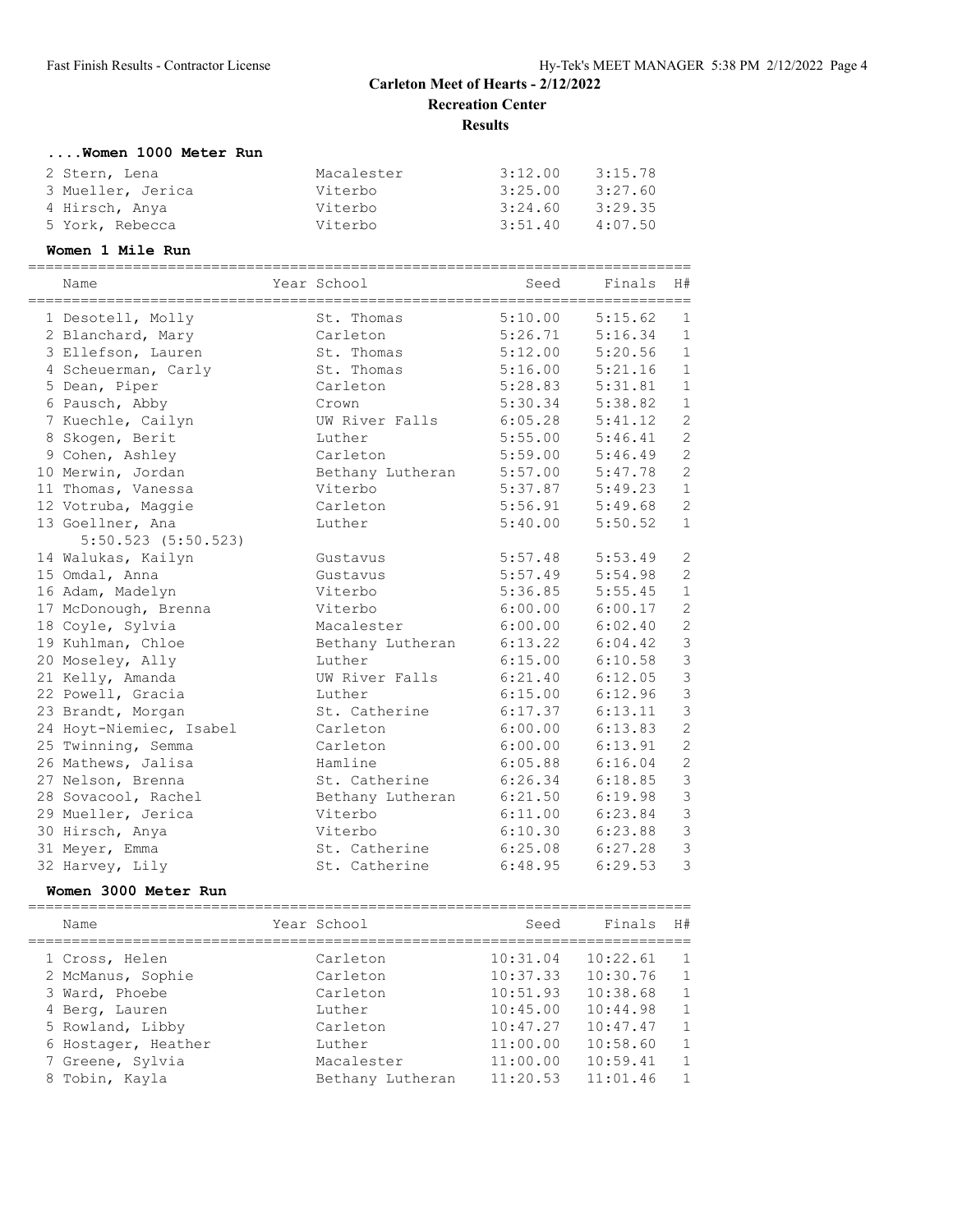## **....Women 3000 Meter Run**

| 9 Freshwaters, Danielle | Macalester       | 11:15.00              | 11:04.23 | 2              |
|-------------------------|------------------|-----------------------|----------|----------------|
| 10 Franke, Erin         | Macalester       | 11:15.00              | 11:05.23 | 2              |
| 11 Froh, Maggie         | Macalester       | $11:05.00$ $11:05.81$ |          | $\mathbf{1}$   |
| 12 Kern, Emily          | Saint Marys      | $11:00.00$ $11:07.58$ |          | $\mathbf{1}$   |
| 13 Borgmann, Marte      | Carleton         | 11:14.12              | 11:07.83 | $\mathbf{1}$   |
| 14 Weberg, Molly        | Gustavus         | 11:34.26              | 11:08.12 | 2              |
| 15 Fetting, Katie       | Luther           | 11:30.00              | 11:14.14 | 2              |
| 16 Clark, Julia         | St. Catherine    | $11:00.00$ $11:16.07$ |          | $\mathbf{1}$   |
| 17 Corbo, Olivia        | Carleton         | 11:14.00              | 11:20.64 | $\mathbf{1}$   |
| 18 Schafer, Nell        | Carleton         | 11:31.29              | 11:20.89 | $\overline{c}$ |
| 19 Pihlaja, Allegra     | Carleton         | 11:48.95              | 11:21.68 | $\mathbf{2}$   |
| 20 Hagen, Sydney        | Gustavus         | $11:46.34$ $11:27.33$ |          | $\overline{2}$ |
| 21 Schoenfield, Claire  | Gustavus         | $11:30.64$ $11:33.55$ |          | 2              |
| 22 Morrow, Amelia       | Luther           | 11:30.00              | 11:34.95 | $\overline{c}$ |
| 23 Mader, Emma          | Hamline          | 12:10.43              | 11:37.54 | $\mathsf 3$    |
| 24 Tuvey, Amanda        | Saint Marys      | $11:53.78$ $11:41.11$ |          | $\mathfrak{Z}$ |
| 25 Lewis, Margo         | Carleton         | $11:44.00$ $11:44.39$ |          | $\sqrt{2}$     |
| 26 Veit, Julia          | Luther           | 11:45.00              | 11:47.51 | $\sqrt{2}$     |
| 27 Koivisto, Taina      | Gustavus         | 11:50.48              | 11:48.28 | $\overline{c}$ |
| 28 McClure, Peyton      | Luther           | 12:00.00              | 11:51.93 | $\mathsf 3$    |
| 29 Kaur, Simi           | Gustavus         | $12:26.47$ $12:00.96$ |          | $\mathsf 3$    |
| 30 Selenke, Sophie      | Luther           | $12:30.00$ $12:10.53$ |          | $\mathfrak{Z}$ |
| 31 Mason, Izzi          | UW River Falls   | 12:25.00              | 12:16.32 | $\mathfrak{Z}$ |
| 32 Clarksean, Aspen     | Hamline          | 12:10.43              | 12:23.80 | $\mathsf 3$    |
| 33 Greelis, Maddie      | UW River Falls   | 12:25.00              | 12:26.88 | 3              |
| 34 Anderson, Rachel     | UW River Falls   | 12:25.00              | 12:29.29 | $\mathfrak{Z}$ |
| 35 Montgomery, Callie   | Bethany Lutheran | 13:27.64              | 13:14.93 | $\mathfrak{Z}$ |
| 36 Stumpf, Jaclyn       | UW River Falls   | 13:30.00              | 13:15.58 | $\mathfrak{Z}$ |
| 37 English, Nadia       | Gustavus         | 13:29.20              | 13:21.46 | $\mathfrak{Z}$ |
| 38 Mucha, Bryn          | Gustavus         | $13:23.45$ $13:26.33$ |          | 3              |
| 39 Metz, Emmeline       | Bethany Lutheran | 13:08.14              | 13:29.37 | $\mathfrak{Z}$ |

#### **Women 55 Meter Hurdles**

| Name                        | Year School      | Seed  | Finals | H#                      |
|-----------------------------|------------------|-------|--------|-------------------------|
| 1 Williams, Nayeli          | Carleton         | 9.13  | 8.60   | 1                       |
| 2 Robertson, Kimi           | UW River Falls   | 8.80  | 8.90   | $\mathbf{1}$            |
| 3 Veronen, Ashley           | Viterbo          | 9.22  | 8.99   | $\mathbf{1}$            |
| 4 Barlue, Burnices          | St. Catherine    | 9.50  | 9.25   | $\mathbf{1}$            |
| 5 Johnson, Emma             | Viterbo          | 9.48  | 9.32   | $\mathbf 1$             |
| 6 Byom, Emmarie             | Saint Marys      | 9.64  | 9.54   | $\mathbf{1}$            |
| 7 Durscher, Tess            | Viterbo          | 9.66  | 9.60   | $\mathbf{2}$            |
| 8 Miller, Cecelia           | Hamline          | 9.30  | 9.67   | $\mathbf{1}$            |
| 9 Boyum, Julianna           | Hamline          | 9.59  | 9.89   | $\mathbf{1}$            |
| 10 Jaecks, Alison           | Viterbo          | 9.83  | 9.99   | 2                       |
| 11 Kurtenbach-Winch, Kaelyn | Luther           |       | 10.01  | $\overline{\mathbf{3}}$ |
| 12 Roux, Juanel             | Crown            | 10.25 | 10.06  | $\mathbf{2}$            |
| 13 Jackson, Emily           | Bethany Lutheran |       | 10.09  | 3                       |
| 14 McCue, Megan             | Bethany Lutheran | 10.12 | 10.12  | 2                       |
| 15 Hannah, Gabriele         | Hamline          | 9.89  | 10.13  | $\mathbf{2}$            |
| 16 Farrell, Eve             | Carleton         | 10.60 | 10.33  | 2                       |
| 17 Dailey, Katie            | Luther           |       | 10.64  | 3                       |
| 18 Anderson, Naomi          | Bethany Lutheran | 11.78 | 11.12  | 2                       |
| 19 Millan, Elisa            | Luther           | 11.82 | 11.25  | 3                       |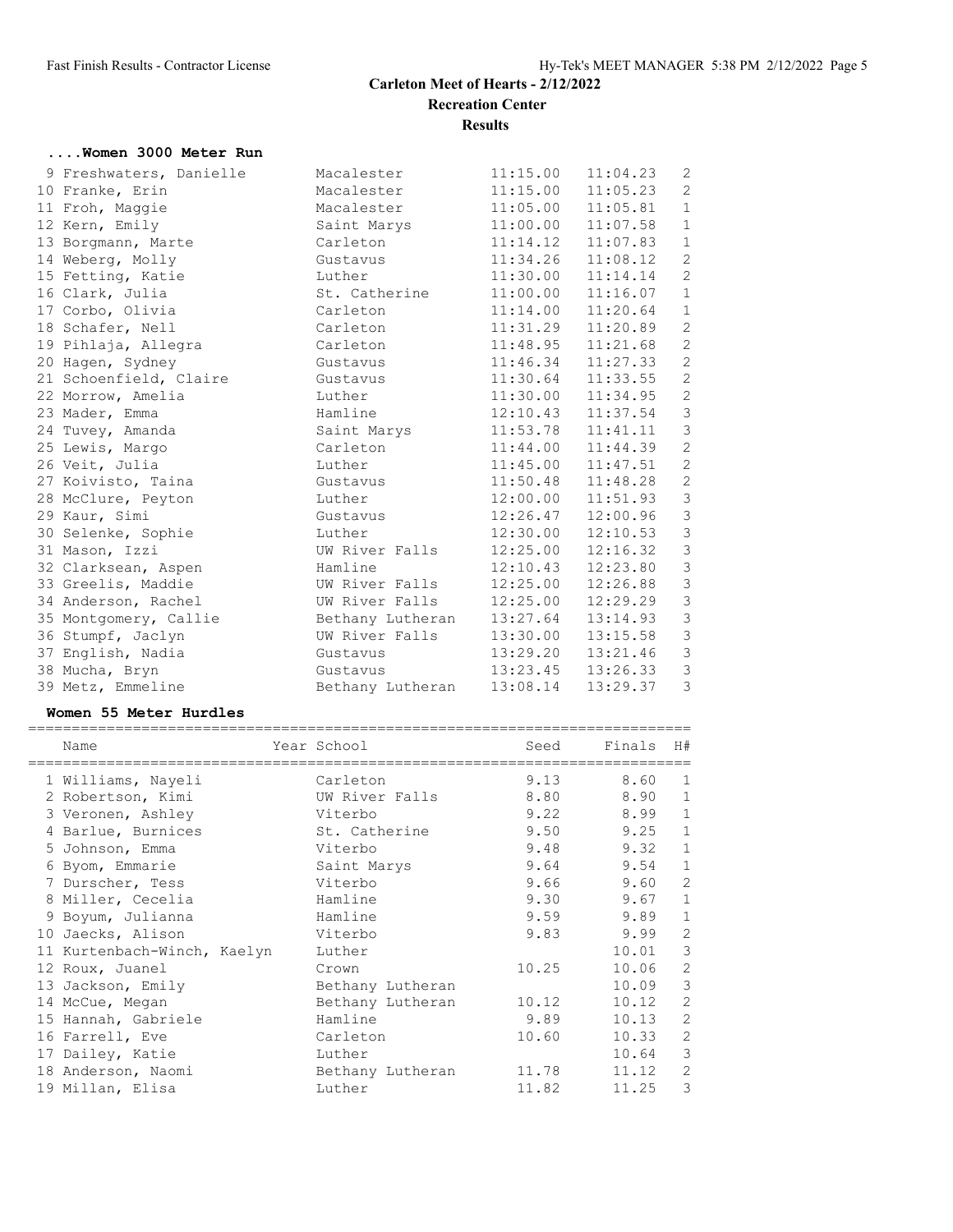**Recreation Center**

**Results**

| Women 55 Meter Hurdles<br>20 York, Rebecca<br>Women 4x200 Meter Relay | Viterbo |                                         | 11.63                            | 3  |
|-----------------------------------------------------------------------|---------|-----------------------------------------|----------------------------------|----|
| School<br>==============                                              |         | Seed                                    | Finals<br>====================== | H# |
| ' A'<br>1 Luther                                                      |         | 1:49.52                                 | 1:48.51                          | 1  |
| 1) Groppoli, Emily                                                    |         | 2) Davidson, Grace                      |                                  |    |
| 3) Marks, Amara                                                       |         | 4) Keller, Kasandra                     |                                  |    |
| 2 Saint Marys 'A'                                                     |         |                                         | 1:51.03                          | 2  |
| 1) Klausler, Sydney<br>3) Freire, Nathalie                            |         | 2) Gearin, Caroline<br>4) Maul, Lillian |                                  |    |
| 3 Carleton 'A'                                                        |         | 1:52.00                                 | 1:54.20                          | 1  |
| 1) Roberts, Riley                                                     |         | 2) Aladetan, Amira                      |                                  |    |
| 3) Traw, Thea                                                         |         | 4) Parrott, Audrey                      |                                  |    |
| 4 Macalester 'A'                                                      |         | 1:54.39                                 | 1:56.14                          | 1  |
| 1) Hunter, Penny                                                      |         | 2) Ennevor, Mikayla                     |                                  |    |
| 3) Saba, Yinka                                                        |         | 4) Falkowski, Caitlin                   |                                  |    |
| 5 Bethany Lutheran<br>$\mathsf{A}$                                    |         |                                         | 1:56.98                          | 2  |
| 1) Anderson, Naomi                                                    |         | 2) Bejarano, Jasmine                    |                                  |    |
| 3) Hoppe, Cianna                                                      |         | 4) Jackson, Emily                       |                                  |    |
| 6 Bethany Lutheran<br>"B"                                             |         |                                         | x2:04.55                         | 2  |
| 1) Anderson, Naomi                                                    |         | 2) McCue, Megan                         |                                  |    |
| 3) Adeniyi-Akins, Naomi                                               |         | 4) Zaccaria, Angela                     |                                  |    |
| Women 4x400 Meter Relay                                               |         |                                         |                                  |    |
| School                                                                |         | ______________________________<br>Seed  | Finals                           | H# |
| 1 UW River Falls<br>' A'                                              |         | 4:08.36                                 | 4:06.29                          | 1  |
| 1) Hansen, Sarah                                                      |         | 2) Langlois, Sarah                      |                                  |    |
| 3) Halbach, Megan                                                     |         | 4) LeFever, Lexi                        |                                  |    |
| 2 Carleton 'A'                                                        |         | 4:15.00                                 | 4:09.80                          | 1  |
| 1) Ferguson, Jocelyn                                                  |         | 2) Williams, Nayeli                     |                                  |    |
| 3) Kropp, Amy                                                         |         | 4) Marsh, Sydney                        |                                  |    |
| 3 Macalester 'A'                                                      |         | 4:19.00                                 | 4:19.13                          | 1  |
| 1) Amundson, Journey                                                  |         | 2) Blaesing, Maria                      |                                  |    |
| 3) Preston, Adisa                                                     |         | 4) Grosse, Hannah                       |                                  |    |
| 4 Luther 'A'                                                          |         | 4:23.46                                 | 4:23.11                          | 1  |

1) Ploor, Mya 2) Goellner, Ana 3) Rasmussen, Megan 4) Keller, Kasandra 5 Carleton 'B' 4:26.00 x4:25.66 1 1) Parrott, Audrey 2) Traw, Thea 3) Blanchard, Mary (4) Cutter, Alice 6 UW River Falls 'B' 4:50.00 x4:33.12 2 1) Klocke, Kalli Jo 2) Kuechle, Cailyn 3) Braunlich, Sammy 4) Robertson, Kimi 7 Gustavus 'A' 4:40.00 4:44.09 2 1) Walukas, Kailyn 2) Storley, Caitlyn 3) Beyer, Avery 1988, 1988, 1989, 1989, 1989, 1989, 1989, 1989, 1989, 1989, 1989, 1989, 1989, 1989, 1988, 198 8 Luther 'B' 4:23.46 x4:44.79 1 1) Schmidt, Sarah 2) Hansen, Morgan 3) Ristau, Kelly (4) Millan, Elisa -- UW River Falls 'C' 5:20.00 DNF 2

1) Jiardini, Zena 2) Hintzman, Megan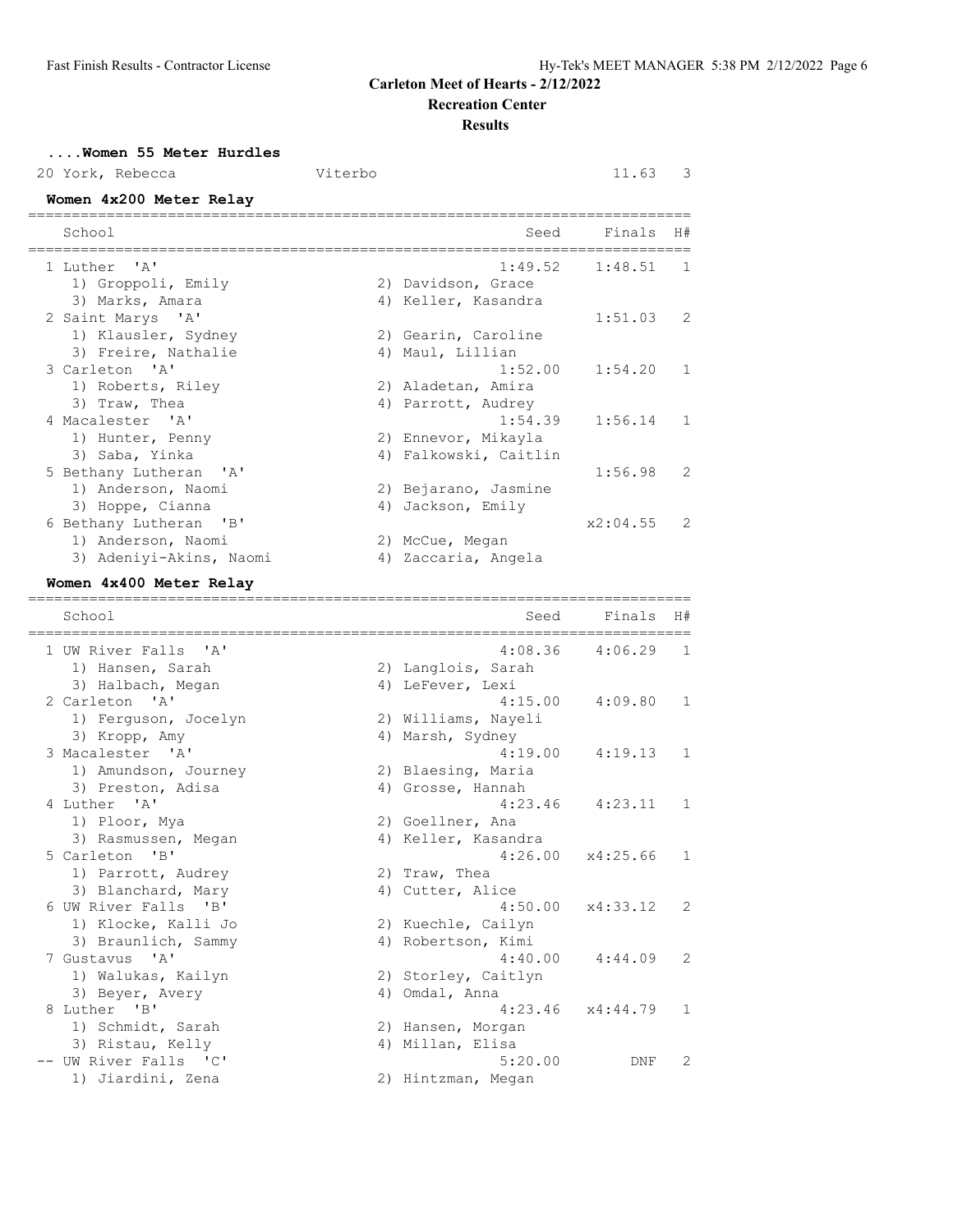**Recreation Center**

#### **Results**

## **....Women 4x400 Meter Relay**

| 3) Mason, Izzi     | 4) Anderson, Rachel             |
|--------------------|---------------------------------|
| -- Carleton 'C'    | $\mathcal{P}$<br>4:32.00<br>DNF |
| 1) Aladetan, Amira | 2) Ulrich, Kate                 |
| 3) Erickson, Lara  | 4) Dean, Piper                  |

## **Women High Jump**

|                                                                                                                         | 1 Kendall, Miranda Miterbo<br>1.23 1.28 1.33 1.38 1.43 1.48 1.53 1.58 1.65<br>P P P P P P O O XO XXX |       | 1.56m   1.58m   5-02.25   |                    |
|-------------------------------------------------------------------------------------------------------------------------|------------------------------------------------------------------------------------------------------|-------|---------------------------|--------------------|
| 1.23 1.28 1.33 1.38 1.43 1.48 1.53 1.58                                                                                 | 2 Jackson, Emily 6-10 Bethany Lutheran 1.48m 1.53m 5-00.25<br>P P P P O O O XXX                      |       |                           |                    |
| 1.23 1.28 1.33 1.38 1.43 1.48 1.53<br>P P P P XXO O XXX                                                                 | 3 Witbrod, Stephanie $B = B$ Bethany Lutheran 1.45m 1.48m 4-10.25                                    |       |                           |                    |
| 4 Stephani, Alexie Miterbo<br>1.23 1.28 1.33 1.38 1.43 1.48 1.53<br>P P O O O XO XXX                                    |                                                                                                      |       |                           | $J1.48m$ $4-10.25$ |
| 5 Veronen, Ashley Contract Viterbo<br>1.23 1.28 1.33 1.38 1.43 1.48<br>P P P P O XXX                                    |                                                                                                      |       | 1.56m   1.43m   4-08.25   |                    |
| 5 Blanchette, Grace Carleton<br>1.23 1.28 1.33 1.38 1.43 1.48<br>P 0 0 0 0 XXX                                          |                                                                                                      |       | $1.42m$ $1.43m$ $4-08.25$ |                    |
| 7 Dailey, Katie Manuel Luther<br>1.23 1.28 1.33 1.38 1.43 1.48<br>P P P XO O XXX                                        |                                                                                                      |       | 1.48m J1.43m 4-08.25      |                    |
| 8 Peyron, Grace Witerbo<br>1.23 1.28 1.33 1.38 1.43 1.48<br>P P O O XO XXX                                              |                                                                                                      |       | 1.38m J1.43m 4-08.25      |                    |
| 1.23 1.28 1.33 1.38 1.43 1.48<br>P P XO O XXO XXX                                                                       | 9 Nichols, Claire 51. Catherine 1.45m J1.43m 4-08.25                                                 |       |                           |                    |
| 1.23 1.28 1.33 1.38 1.43<br>P P P O XXX                                                                                 | 10 Bejarano, Jasmine 6.25 Bethany Lutheran 1.38m 1.38m 4-06.25                                       |       |                           |                    |
| 11 Ristau, Kelly<br>1.23 1.28 1.33 1.38 1.43<br>P P P XO XXX                                                            | Luther                                                                                               |       | 1.40m J1.38m 4-06.25      |                    |
| 11 Luehrs, Jensen<br>1.23 1.28 1.33 1.38 1.43<br>P P P XO XXX                                                           | Gustavus                                                                                             |       | 1.45m J1.38m              | $4 - 06.25$        |
| 11 Zamacona, Aoife<br>1.23 1.28 1.33 1.38 1.43<br>P<br>P<br>Ρ<br>XO                                                     | Hamline<br>XXX                                                                                       |       | 1.43m J1.38m 4-06.25      |                    |
| 14 Konzen, Ruth<br>1.23 1.28 1.33 1.38<br>Ρ<br>P<br>$\circ$<br>XXX                                                      | Viterbo                                                                                              | 1.41m | 1.33m                     | $4 - 04.25$        |
| 15 Weaver, Taylor<br>1.23 1.28 1.33<br>$\begin{matrix} \mathsf{O} \qquad & \mathsf{O} \qquad \mathsf{XXX} \end{matrix}$ | Crown                                                                                                | 1.38m | 1.28m                     | $4 - 02.25$        |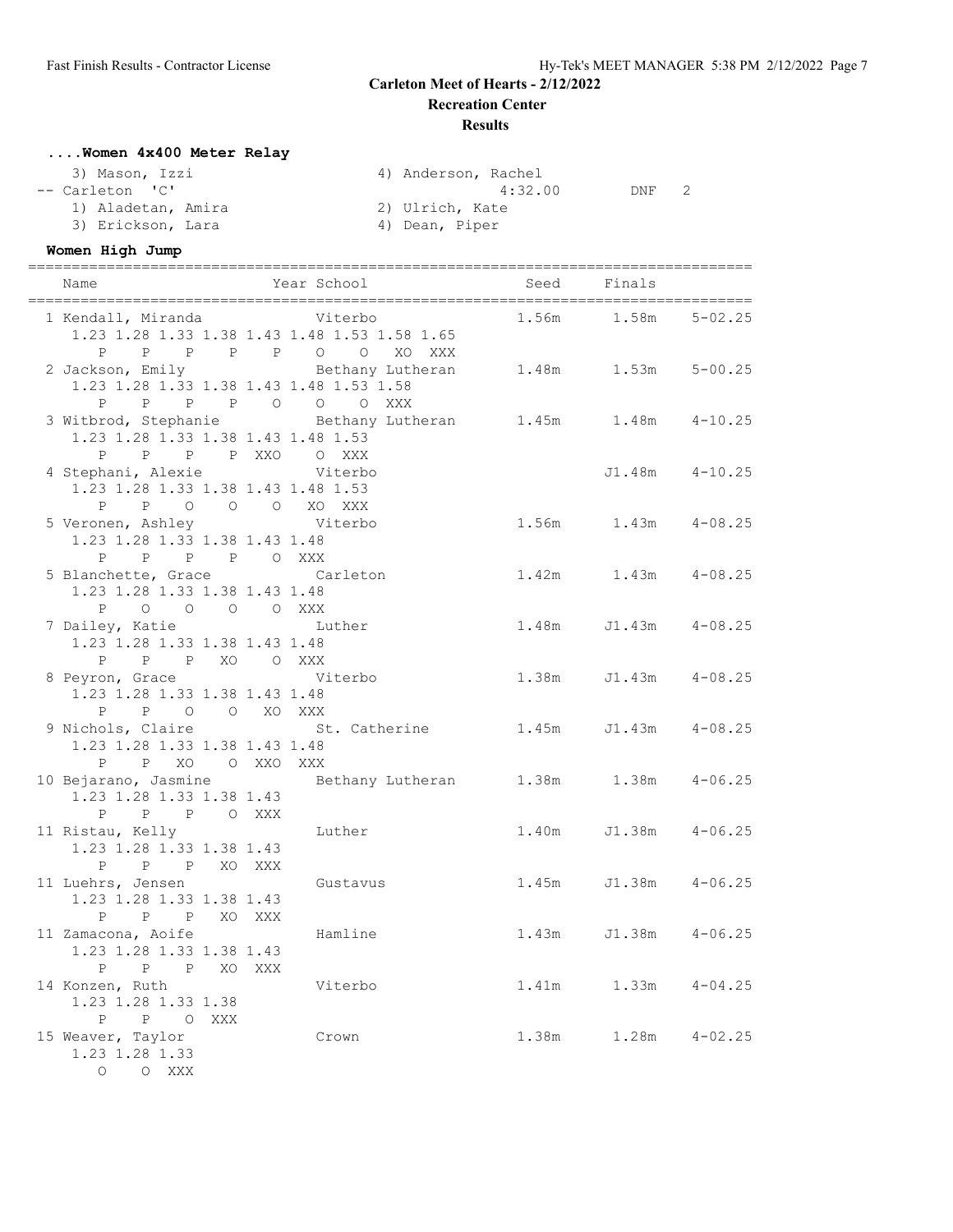**Recreation Center**

**Results**

**....Women High Jump**

-- Stafford, Abigail Viterbo NH 1.23 1.28 1.33 P P XXX

# **Women Pole Vault**

| Name                                                                                       | Year School                                                                          |                            | Seed Finals                 |              |
|--------------------------------------------------------------------------------------------|--------------------------------------------------------------------------------------|----------------------------|-----------------------------|--------------|
| 1 Robertson, Kimi<br>P                                                                     | UW River Falls<br>2.16 2.46 2.76 2.91 3.06 3.21 3.36 3.51 3.66<br>P P P P P XO O XXX |                            | $3.58m$ $3.51m$             | $11 - 06.25$ |
| 2 Grosse, Hannah Macalester<br>2.16 2.46 2.76 2.91 3.06 3.21 3.36 3.51<br>P                | P P XO O O O XXX                                                                     |                            | 3.46m 3.36m 11-00.25        |              |
| 3 Gearin, Caroline 50 Saint Marys<br>2.16 2.46 2.76 2.91 3.06 3.21 3.36<br>P               | P P O XO O XXX                                                                       | $3.19m$ $3.21m$ $10-06.25$ |                             |              |
| 2.16 2.46 2.76 2.91 3.06 3.21 3.36<br>P P P P XO O XXX                                     | 3 Klocke, Kalli Jo             UW River Falls         3.27m     3.21m   10-06.25     |                            |                             |              |
| 5 Marsh, Sydney Carleton<br>2.16 2.46 2.76 2.91 3.06 3.21 3.36<br>P P O O XO XO XXX        |                                                                                      |                            | $3.07m$ $J3.21m$ $10-06.25$ |              |
| 2.16 2.46 2.76 2.91 3.06 3.21 3.36<br>P P P XO O XO XXX                                    | 5 Freire, Nathalie Saint Marys 3.12m J3.21m 10-06.25                                 |                            |                             |              |
| 7 Johnson, Emma Viterbo<br>2.16 2.46 2.76 2.91 3.06 3.21 3.36                              |                                                                                      |                            | 2.85m J3.21m 10-06.25       |              |
| P P O O XO XXO XXX<br>8 Evans, Gabrielle<br>2.16 2.46 2.76 2.91 3.06 3.21<br>P P P O O XXX | Carleton                                                                             |                            | 3.06m 3.06m 10-00.50        |              |
| 9 Litton, Emily Carleton<br>2.16 2.46 2.76 2.91 3.06 3.21<br>P O O O XO XXX                |                                                                                      |                            | 2.96m J3.06m 10-00.50       |              |
| 10 Ploor, Mya<br>2.16 2.46 2.76 2.91 3.06<br>P P O O XXX                                   | Luther                                                                               |                            | 2.91m 2.91m                 | $9 - 06.50$  |
| 11 Durscher, Tess<br>2.16 2.46 2.76 2.91 3.06<br>P P O XO XXX                              | Viterbo                                                                              |                            | 2.97m J2.91m 9-06.50        |              |
| 12 Faulk, Abby<br>$0.1600460376001$<br>2.16 2.46 2.76 2.91<br>P P XXO XXX                  | Luther                                                                               |                            | 2.91m 2.76m 9-00.50         |              |
| 13 Graff, Alli<br>2.16 2.46 2.76<br>O XO XXX                                               | Gustavus                                                                             |                            | 2.40m 2.46m 8-00.75         |              |
| 14 Gehrke, McKenzie Custavus<br>2.16 2.46<br>O XXX                                         |                                                                                      | 2.25m                      | 2.16m                       | $7 - 01.00$  |
| 14 Kurtenbach-Winch, Kaelyn Luther<br>2.16 2.46                                            |                                                                                      |                            | 2.15m 2.16m 7-01.00         |              |

O XXX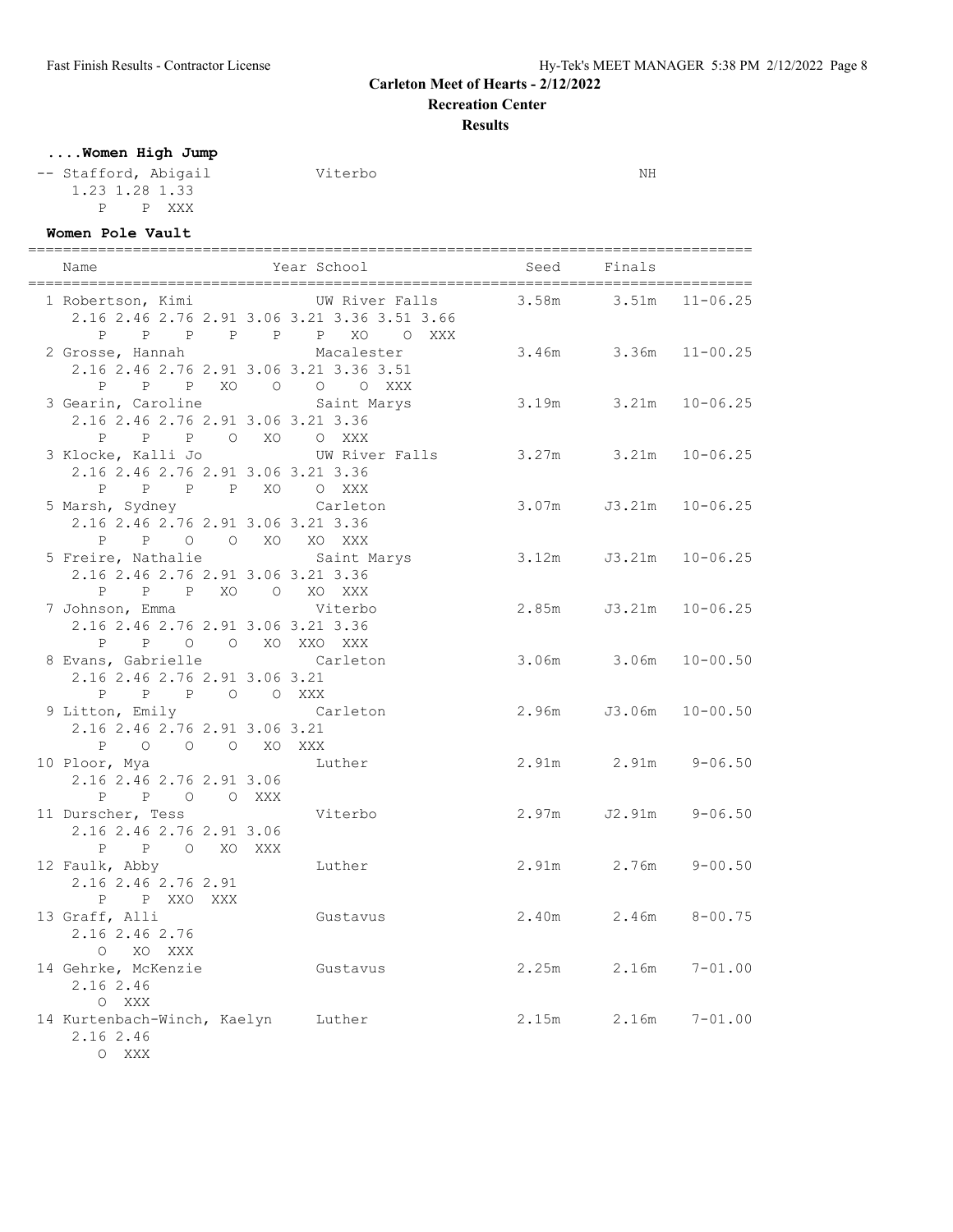**Recreation Center**

**Results**

| Women Pole Vault              |                |       |                   |             |
|-------------------------------|----------------|-------|-------------------|-------------|
| 14 Schei, Gabbie<br>2.16 2.46 | Luther         |       | $2.16m$ $7-01.00$ |             |
| O XXX                         |                |       |                   |             |
| 17 Bunker, Jenna              | Gustavus       |       | 2.49m J2.16m      | $7 - 01.00$ |
| 2.16 2.46<br>XO XXX           |                |       |                   |             |
| 17 Hintzman, Megan            | UW River Falls |       | 2.52m J2.16m      | $7 - 01.00$ |
| 2.16 2.46<br>XO XXX           |                |       |                   |             |
| -- Keller, Kasandra           | Luther         | 2.75m | ΝH                |             |
| 2.16 2.46<br>P XXX            |                |       |                   |             |
| -- Selberg, Lillian           | Gustavus       | 1.95m | ΝH                |             |
| 2.16<br>XXX                   |                |       |                   |             |
| -- Geszvain, Gabriella        | Viterbo        | 2.65m | ΝH                |             |
| 2.16 2.46<br>P XXX            |                |       |                   |             |
| -- Nuutinen, Bailey           | Viterbo        | 3.30m | ΝH                |             |
| 2.16 2.46 2.76 2.91 3.06      |                |       |                   |             |
| P<br>P P XXX<br>$\mathbb{P}$  |                |       |                   |             |

#### **Women Long Jump**

| Name                                                                                                                     | Year School and the Marian School       |       | Seed Finals                   |                      | H# |
|--------------------------------------------------------------------------------------------------------------------------|-----------------------------------------|-------|-------------------------------|----------------------|----|
| 1 LeFever, Lexi             UW River Falls         5.82m     5.51m   18-01.00   2<br>5.51m 5.42m 5.43m 5.46m 5.30m 5.44m |                                         |       |                               |                      |    |
| 2 Robinson, Jailyn Mamline<br>FOUL 5.19m 5.02m 5.43m 5.08m 4.43m                                                         |                                         |       | 5.27m 5.43m 17-09.75 2        |                      |    |
| 3 Williams, Nayeli Carleton<br>FOUL 5.13m FOUL FOUL 4.96m 4.94m                                                          |                                         | 5.04m |                               | $5.13m$ $16-10.00$ 2 |    |
| 4 Valley, Jen Bamline<br>5.01m 5.06m FOUL 5.06m 5.05m 4.97m                                                              |                                         | 5.39m |                               | $5.06m$ $16-07.25$ 2 |    |
| 5 Amundson, Journey Macalester<br>5.05m  4.76m  FOUL                                                                     |                                         | 5.00m | 5.05m                         | $16 - 07.00$ 2       |    |
| 6 Schepper, Reilee St. Catherine<br>5.04m FOUL 4.37m FOUL FOUL 4.92m                                                     |                                         | 5.00m |                               | $5.04m$ $16-06.50$ 2 |    |
| 7 Yeakel, Lana Viterbo<br>4.90m  4.98m  FOUL  PASS  FOUL  4.95m                                                          |                                         | 5.00m | 4.98m                         | $16 - 04.25$ 2       |    |
| 8 Peyron, Grace Witerbo<br>FOUL FOUL 4.90m FOUL 4.65m 4.45m                                                              |                                         | 5.04m | 4.90m                         | $16 - 01.00$ 2       |    |
| 9 Klausler, Sydney Saint Marys<br>4.86m  4.83m  FOUL                                                                     |                                         |       | 5.05m 4.86m 15-11.50 2        |                      |    |
| 10 Terry, Jordan Muqsburg<br>4.65m 4.84m 4.85m                                                                           |                                         |       | 4.68m   4.85m   15-11.00   2  |                      |    |
| 11 Nichols, Claire<br>4.80m  4.44m  4.85m                                                                                | St. Catherine                           |       | $4.99m$ $J4.85m$ $15-11.00$ 2 |                      |    |
| 12 Jackson, Emily<br>4.27m  4.71m  4.39m                                                                                 | Bethany Lutheran 4.40m 4.71m 15-05.50 1 |       |                               |                      |    |
| 13 Hobby, Sarah Beth<br>FOUL 4.51m FOUL                                                                                  | Macalester 4.58m 4.51m 14-09.75 2       |       |                               |                      |    |
| 14 Zamacona, Aoife<br>4.01m  4.44m  4.33m                                                                                | Hamline                                 |       | $4.42m$ $4.44m$ $14-07.00$ 1  |                      |    |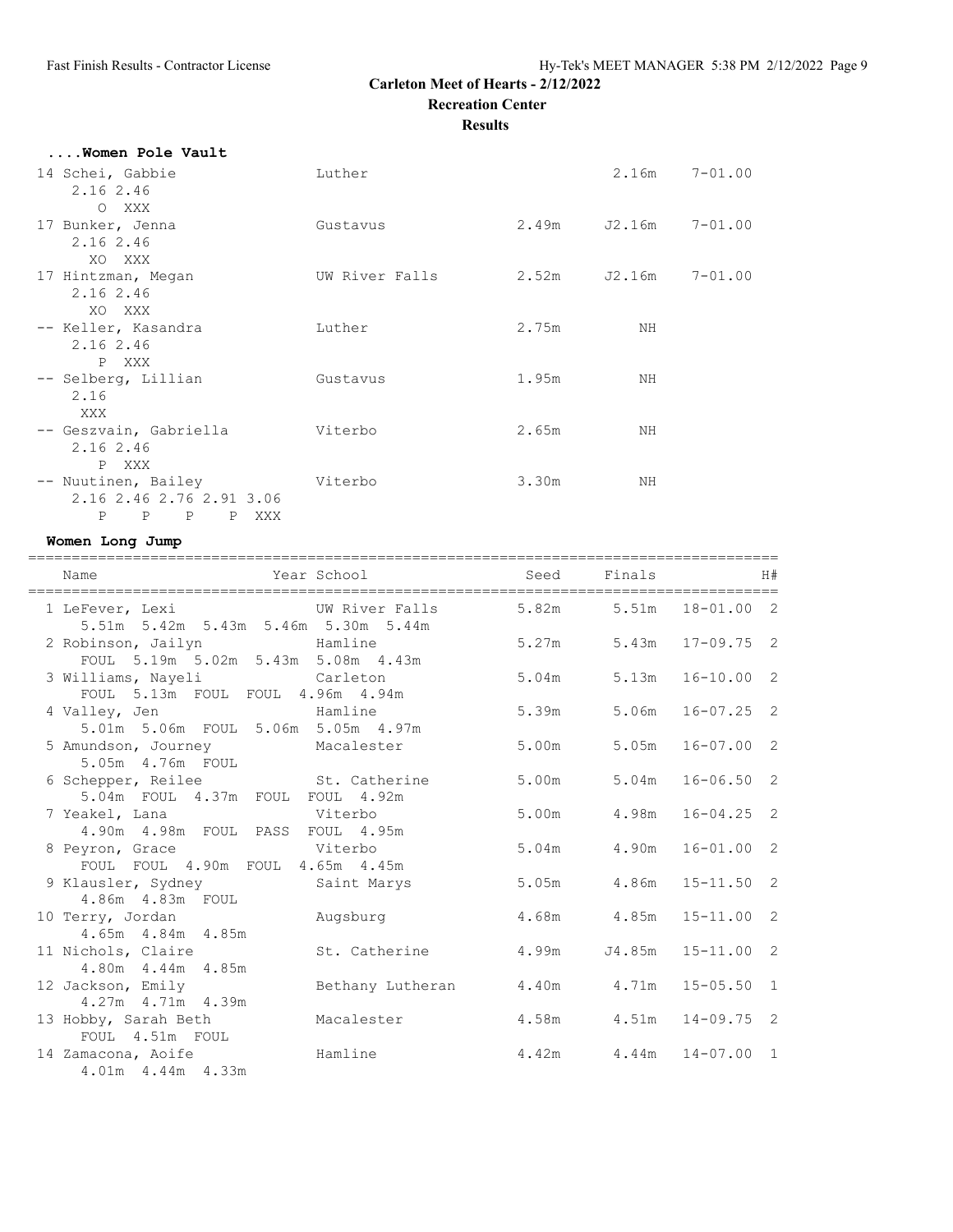**Results**

| Women Long Jump                           |                  |             |       |                              |                |
|-------------------------------------------|------------------|-------------|-------|------------------------------|----------------|
| 15 Marks, Amara<br>4.42m FOUL             | Luther           |             |       | $4.65m$ $4.42m$ $14-06.00$ 2 |                |
| 16 Witbrod, Stephanie<br>FOUL 4.28m FOUL  | Bethany Lutheran | 4.57m 4.28m |       | $14 - 00.50$ 2               |                |
| 17 Petersen, Katie<br>FOUL FOUL 4.25m     | Gustavus         | 4.44m       |       | 4.25m  13-11.50  1           |                |
| 18 Leverentz, Bryana<br>FOUL 4.21m 4.08m  | St. Catherine    | 4.48m       | 4.21m | $13 - 09.75$ 1               |                |
| 19 Schei, Gabbie<br>4.19m 3.98m 4.06m     | Luther           |             | 4.19m | $13 - 09.00 1$               |                |
| 20 McCue, Megan<br>4.15m  4.18m  4.14m    | Bethany Lutheran | 4.14m       | 4.18m | $13 - 08.75$ 1               |                |
| 21 Farrell, Eve<br>FOUL 3.90m 4.11m       | Carleton         | 4.35m       |       | $4.11m$ $13-06.00$ 1         |                |
| 22 Becker, Anna<br>3.95m FOUL 4.02m       | Saint Marys      | 4.27m       | 4.02m | $13 - 02.25$ 1               |                |
| 23 Schnell, Tori<br>3.94m 3.89m 3.63m     | Luther           | 3.84m       |       | $3.94m$ $12-11.25$ 1         |                |
| 24 Keller, Alyssa<br>FOUL 3.46m 3.61m     | Luther           |             |       | $3.61m$ $11-10.25$ 1         |                |
| -- Strong, Maclairen<br>FOUL FOUL FOUL    | St. Catherine    | 3.58m       | FOUL  |                              | 1              |
| -- Doyle, Erin<br>FOUL FOUL FOUL          | St. Catherine    | 4.34m       | FOUL  |                              | $\mathbf{1}$   |
| -- Ihde, Breanna<br>FOUL FOUL FOUL        | Viterbo          | 4.89m       | FOUL  |                              | 2              |
| -- Adeniyi-Akins, Naomi<br>FOUL FOUL FOUL | Bethany Lutheran |             | FOUL  |                              | $\mathbf{1}$   |
| -- Ennevor, Mikayla<br>FOUL FOUL FOUL     | Macalester       | 4.72m       | FOUL  |                              | $\overline{c}$ |

#### **Women Triple Jump**

| Example of the Year School<br>Name                                                                              | Seed Finals |       |                            |                    |
|-----------------------------------------------------------------------------------------------------------------|-------------|-------|----------------------------|--------------------|
| 1 Witbrod, Stephanie $B = B$ Bethany Lutheran $10.74$ m $10.74$ m 35-03.00<br>10.74m 10.65m FOUL FOUL FOUL FOUL |             |       |                            |                    |
| 2 Barlue, Burnices 5t. Catherine 10.03m 10.51m 34-05.75<br>10.28m 9.60m 10.51m 10.42m FOUL 10.23m               |             |       |                            |                    |
| 3 Amundson, Journey Macalester<br>FOUL FOUL 10.13m 10.39m FOUL 10.23m                                           |             |       |                            |                    |
| 4 Stephani, Alexie in a Viterbo<br>10.03m 10.13m 10.14m FOUL FOUL 10.24m                                        |             |       | 10.09m   10.24m   33-07.25 |                    |
| FOUL 9.86m 9.96m 10.24m 9.91m 10.06m                                                                            |             |       | 10.38m J10.24m 33-07.25    |                    |
| 6 Konzen, Ruth Viterbo<br>9.77m 9.62m 9.80m FOUL FOUL 9.72m                                                     |             | 9.89m |                            | $9.80m$ $32-02.00$ |
| 7 Leverentz, Bryana St. Catherine<br>FOUL 9.33m FOUL 9.63m 9.14m 9.05m                                          |             |       | 10.05m 9.63m 31-07.25      |                    |
| 8 Kurtenbach-Winch, Kaelyn Luther 9.46m<br>9.18m FOUL FOUL 9.06m FOUL FOUL                                      |             |       |                            | $9.18m$ $30-01.50$ |
| 9 Bejarano, Jasmine Bethany Lutheran<br>8.66m 8.93m 8.94m                                                       |             |       |                            | $8.94m$ $29-04.00$ |
| 10 Benson, Julia Mamline<br>FOUL 8.80m FOUL                                                                     |             |       |                            | $8.80m$ $28-10.50$ |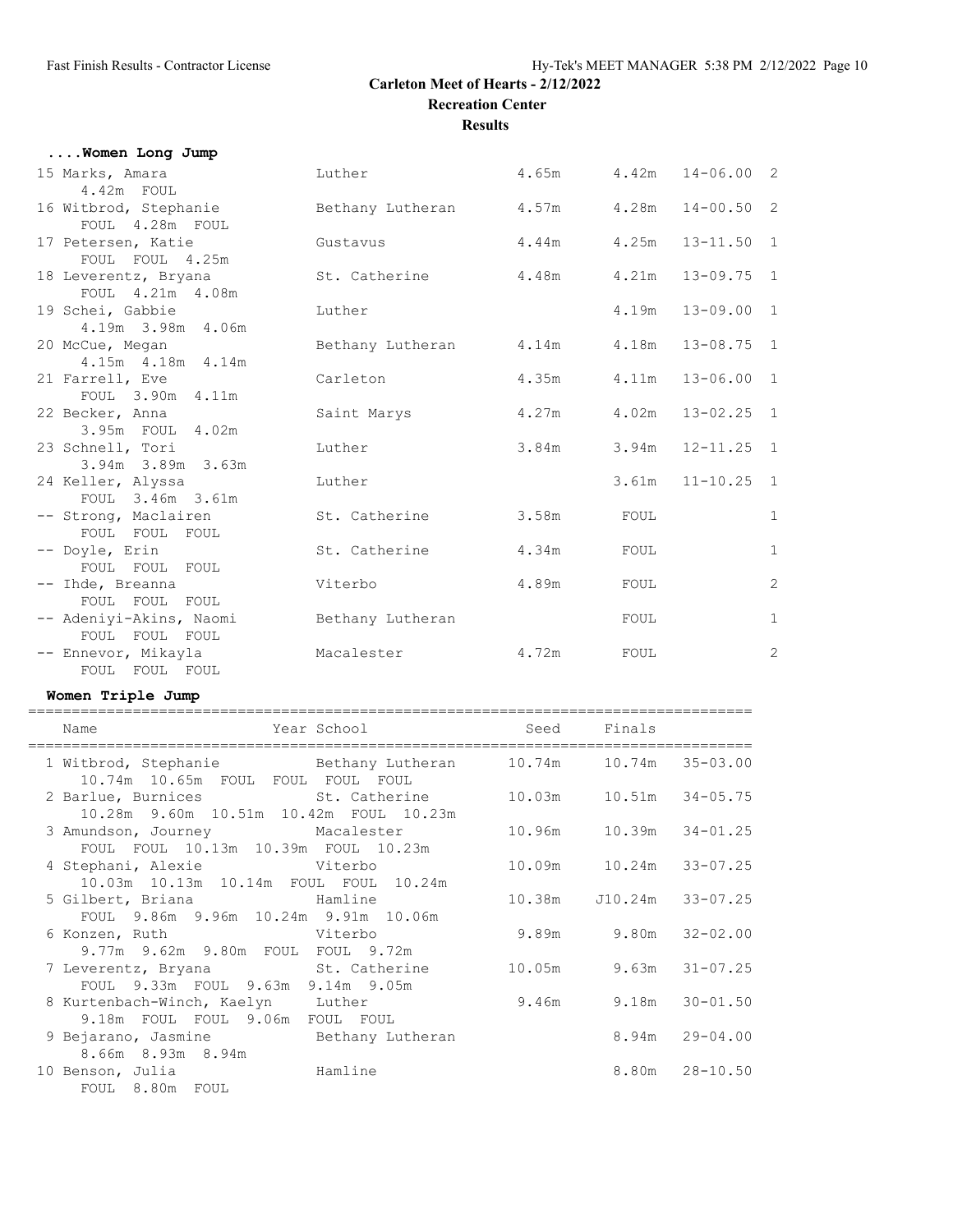**Recreation Center**

**Results**

#### **Women Shot Put**

| Name                                                                                 | ------------------------<br>Year School | Seed   | ------------------------------<br>Finals |                | H#             |
|--------------------------------------------------------------------------------------|-----------------------------------------|--------|------------------------------------------|----------------|----------------|
| 1 Kubes, Samantha Marys<br>11.84m  11.86m  12.12m  12.10m  11.14m  11.58m            |                                         | 11.39m | 12.12m                                   | $39 - 09.25$ 2 |                |
| 2 Isaacson, Lauren<br>11.26m  11.16m  11.53m  10.40m  10.47m  11.08m                 | St. Catherine                           | 11.50m | 11.53m                                   | $37 - 10.00$ 2 |                |
| 3 Gullingsrud, Maren<br>10.78m FOUL 10.99m 10.68m 11.13m 10.80m                      | Viterbo                                 | 10.83m | 11.13m                                   | $36 - 06.25$ 2 |                |
| 4 Biggins, Ellie<br>9.88m FOUL 11.09m 10.75m 9.87m FOUL                              | Hamline                                 | 11.40m | 11.09m                                   | $36 - 04.75$ 2 |                |
| 5 Rosenbush, Jackie Manuel UW River Falls<br>FOUL 10.26m 10.64m 11.01m 10.35m 10.28m |                                         | 11.50m | 11.01m                                   | $36 - 01.50$ 2 |                |
| 6 Stucker, Margaret<br>10.11m 8.17m 10.44m 10.80m 10.59m 9.61m                       | Luther                                  | 10.00m | 10.80m                                   | $35 - 05.25$ 2 |                |
| 7 Oomens, Ally<br>8.68m 9.58m 10.22m FOUL 9.59m FOUL                                 | UW River Falls                          | 10.75m | 10.22m                                   | $33 - 06.50$ 2 |                |
| 8 Bach, Dana<br>10.21m 9.78m 9.83m 9.81m 9.65m 9.90m                                 | Gustavus                                | 10.63m | 10.21m                                   | $33 - 06.00$   | 2              |
| 9 Schulte, Abby<br>10.06m 9.83m FOUL                                                 | Gustavus                                | 10.13m | 10.06m                                   | $33 - 00.25$ 2 |                |
| 10 Wallendal, Morgan<br>FOUL 10.04m 9.30m                                            | Saint Marys                             | 10.60m | 10.04m                                   | $32 - 11.25$ 2 |                |
| 11 Thiel, Vanessa<br>9.93m 9.77m 10.00m                                              | UW River Falls                          | 10.44m | 10.00m                                   | $32 - 09.75$ 2 |                |
| 12 Jackman, Sydney<br>9.35m 9.93m 9.70m                                              | Saint Marys                             | 9.03m  | 9.93m                                    | $32 - 07.00$   | $\overline{1}$ |
| 13 Packer, Payton<br>9.77m 9.76m 9.87m                                               | Hamline                                 | 10.73m | 9.87m                                    | $32 - 04.75$ 2 |                |
| 14 Haase, Katie<br>9.70m 9.66m 8.27m                                                 | UW River Falls                          | 9.50m  | 9.70m                                    | $31 - 10.00$   | $\overline{1}$ |
| 15 Graham, Jasmine<br>8.92m 9.27m 9.20m                                              | UW River Falls                          | 9.25m  | 9.27m                                    | $30 - 05.00$ 1 |                |
| 16 Marsh, Sydney<br>8.71m 9.02m 8.86m                                                | Carleton                                | 9.19m  | 9.02m                                    | $29 - 07.25$ 1 |                |
| 17 Kurtenbach-Winch, Kaelyn<br>8.51m 8.85m 8.91m                                     | Luther                                  | 8.94m  | 8.91m                                    | $29 - 02.75$ 1 |                |
| 18 Althoff, Abby<br>8.33m 8.87m 8.89m                                                | St. Catherine                           | 8.92m  | 8.89m                                    | $29 - 02.00$ 1 |                |
| 19 Wehrspann, Lydia<br>FOUL 8.67m 8.54m                                              | St. Catherine                           | 9.48m  | 8.67m                                    | $28 - 05.50$   | $\overline{1}$ |
| 20 Hobby, Sarah Beth<br>7.91m 8.59m 7.80m                                            | Macalester                              | 8.20m  | 8.59m                                    | $28 - 02.25$ 1 |                |
| 21 Barness, Emma<br>FOUL 8.18m 7.64m                                                 | Luther                                  | 8.73m  | 8.18m                                    | $26 - 10.00$   | $\mathbf{1}$   |
| 22 Imdieke, Ashley<br>8.08m 7.48m 8.02m                                              | Luther                                  | 8.54m  | 8.08m                                    | $26 - 06.25$   | $\mathbf{1}$   |
| 23 Zamacona, Aoife<br>7.75m 7.93m<br>7.95m                                           | Hamline                                 | 7.95m  | 7.95m                                    | $26 - 01.00$   | 1              |
| 24 Sessions, Meg<br>7.10m 6.73m<br>7.27m                                             | Luther                                  | 7.02m  | 7.27m                                    | $23 - 10.25$   | $\mathbf{1}$   |
| -- Nelson, Nicole<br>FOUL FOUL FOUL                                                  | Gustavus                                | 9.90m  | FOUL                                     |                | 2              |
| -- Dade, Maria<br>FOUL FOUL<br>FOUL                                                  | Viterbo                                 | 9.61m  | FOUL                                     |                | 1              |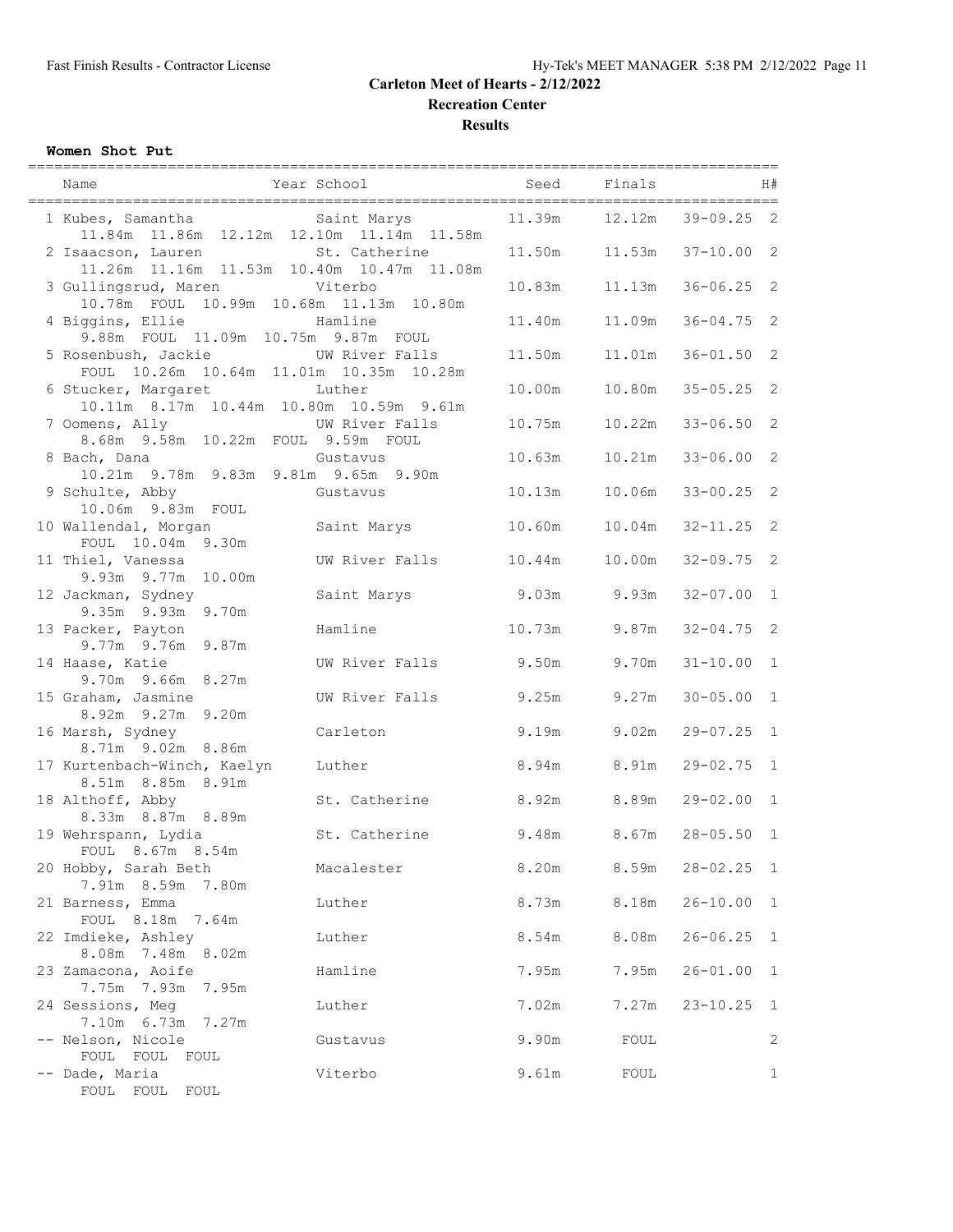**Recreation Center**

**Results**

## **Women Weight Throw**

| Name                                                                                                    | Year School      | Seed   | Finals                         |                | H#           |
|---------------------------------------------------------------------------------------------------------|------------------|--------|--------------------------------|----------------|--------------|
| 1 Rodney, Jenneel<br>Hamline                                                                            |                  | 16.24m | 16.63m                         | $54 - 06.75$ 2 |              |
| 16.63m 15.73m 15.78m 15.05m 16.14m FOUL<br>2 Kubes, Samantha<br>12.93m FOUL 13.65m 13.05m 12.62m 14.23m | Saint Marys      |        | 14.21m   14.23m   46-08.25   2 |                |              |
| 3 Rosenbush, Jackie<br>12.86m  13.85m  13.38m  FOUL  13.51m  13.38m                                     | UW River Falls   |        | 13.79m   13.85m   45-05.25   2 |                |              |
| 4 Witbrod, Stephanie<br>FOUL 12.52m 13.66m 13.46m 12.97m 12.75m                                         | Bethany Lutheran | 13.86m | 13.66m                         | $44 - 09.75$ 2 |              |
| 5 Gullingsrud, Maren Viterbo<br>11.54m  12.64m  11.39m  13.16m  FOUL  10.52m                            |                  | 13.29m | 13.16m                         | $43 - 02.25$ 2 |              |
| 6 Nelson, Nicole<br>12.88m  12.79m  12.10m  12.11m  11.60m  FOUL                                        | Gustavus         | 12.53m | 12.88m                         | $42 - 03.25$ 2 |              |
| 7 Oomens, Ally UW River Falls<br>11.17m 11.33m 12.26m 11.72m 11.33m FOUL                                |                  | 12.39m | 12.26m                         | $40 - 02.75$ 2 |              |
| 8 Thiel, Vanessa<br>12.05m FOUL 11.24m 11.81m FOUL FOUL                                                 | UW River Falls   | 12.61m | 12.05m                         | $39 - 06.50$ 2 |              |
| 9 Dryden, Payton<br>12.04m  11.72m  FOUL                                                                | Viterbo          | 12.50m | 12.04m                         | $39 - 06.00$ 2 |              |
| 9 Biggins, Ellie<br>FOUL 12.04m 11.60m                                                                  | Hamline          | 11.85m | 12.04m                         | $39 - 06.00$ 2 |              |
| 11 Wallendal, Morgan<br>11.13m FOUL 11.39m                                                              | Saint Marys      | 11.42m | 11.39m                         | $37 - 04.50$ 2 |              |
| 12 Ulland, Osa<br>FOUL 10.71m 8.88m                                                                     | Luther           | 10.77m | 10.71m                         | $35 - 01.75$ 1 |              |
| 13 Wehrspann, Lydia<br>9.26m 10.52m 9.78m                                                               | St. Catherine    | 9.75m  | 10.52m                         | $34 - 06.25$ 1 |              |
| 14 Dade, Maria<br>9.85m 10.43m 10.02m                                                                   | Viterbo          | 11.76m | 10.43m                         | $34 - 02.75$ 2 |              |
| 15 Graham, Jasmine<br>10.38m FOUL 10.34m                                                                | UW River Falls   | 10.55m | 10.38m                         | $34 - 00.75$ 1 |              |
| 16 Imdieke, Ashley<br>9.99m FOUL 9.61m                                                                  | Luther           |        | $9.87m$ 9.99m                  | $32 - 09.50$ 1 |              |
| 17 McCue, Megan<br>9.61m FOUL 9.92m                                                                     | Bethany Lutheran | 9.38m  | 9.92m                          | $32 - 06.50$ 1 |              |
| 18 Plenty Horse, Tawny<br>5.97m 8.39m 9.54m                                                             | Hamline          | 9.07m  | 9.54m                          | $31 - 03.75$ 1 |              |
| 19 Barness, Emma<br>8.90m FOUL FOUL                                                                     | Luther           | 9.91m  | 8.90m                          | $29 - 02.50$ 1 |              |
| 20 Felt, Haylee<br>FOUL 8.74m 8.37m                                                                     | Luther           | 7.87m  | 8.74m                          | $28 - 08.25$   | $\mathbf{1}$ |
| 21 LaClare, Izy<br>FOUL 8.63m 7.77m                                                                     | Gustavus         |        | 8.63m                          | $28 - 03.75$   | $\mathbf{1}$ |
| 22 Althoff, Abby<br>7.71m 8.05m 8.16m                                                                   | St. Catherine    | 8.00m  | 8.16m                          | $26 - 09.25$   | $\mathbf{1}$ |
| -- Stucker, Margaret                                                                                    | Luther           | 11.54m | FOUL                           |                | 2            |
| FOUL FOUL FOUL<br>-- Bosman, Neenah                                                                     | Carleton         | 13.45m | FOUL                           |                | 2            |
| FOUL FOUL FOUL<br>-- McGrane, Madison<br>FOUL FOUL PASS                                                 | Viterbo          | 11.38m | FOUL                           |                | 2            |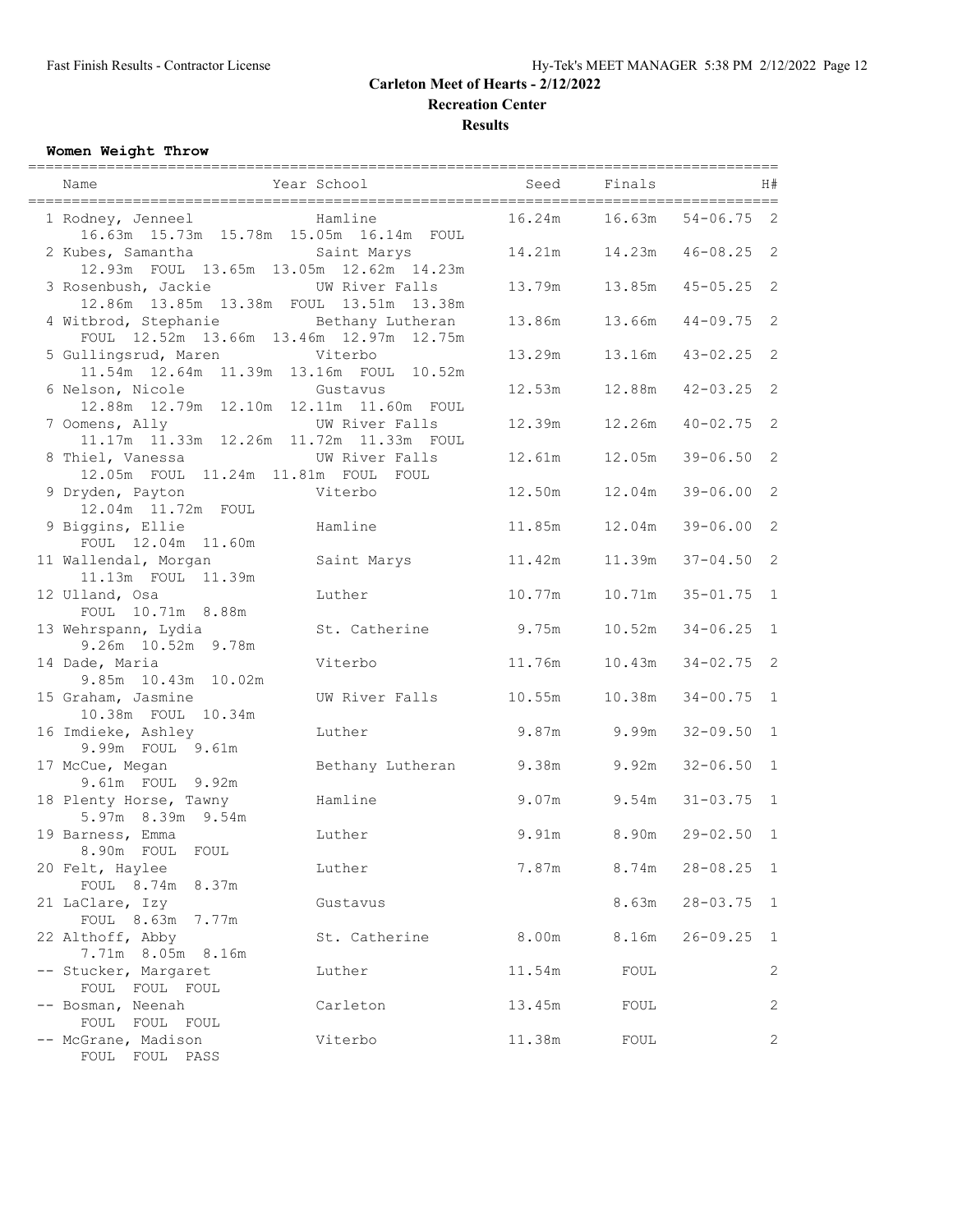**Results**

#### **Men 55 Meter Dash**

| ;============<br>Name  | Year School    | Seed | Finals | H#             |         |
|------------------------|----------------|------|--------|----------------|---------|
| 1 Deas, Brandon        | Luther         | 6.58 | 6.63   | 1              |         |
| 2 Conneh, Varney       | Augsburg       | 6.67 | 6.65   | $\mathbf{1}$   |         |
| 3 Savage, Maurice      | Viterbo        | 6.62 | 6.68   | $\mathbf{1}$   |         |
| 4 Jensen, Trever       | UW River Falls | 6.65 | 6.76   | $\mathbf{1}$   |         |
| 5 Swecker, Ryan        | Crown          | 6.93 | 6.81   |                | 2 6.806 |
| 6 Barrett, Nick        | Gustavus       | 6.85 | 6.81   |                | 1 6.807 |
| 7 Wilkins, Tae'Vion    | Hamline        | 6.95 | 6.83   | 2              |         |
| 8 Busby, Taron         | Augsburg       | 6.83 | 6.88   | $\mathbf{1}$   |         |
| 9 Skelly, Matthew      | Gustavus       | 6.87 | 6.93   | $\overline{c}$ |         |
| 10 Bundy, Sam          | Luther         | 6.95 | 6.94   | $\overline{c}$ |         |
| 11 Adamson, Oliver     | Saint Marys    | 6.92 | 6.96   | $\overline{c}$ |         |
| 12 Chose, Ean          | Hamline        | 7.04 | 6.98   | $\mathcal{S}$  |         |
| 13 Basu, Henry         | Macalester     | 7.06 | 6.99   | 3              |         |
| 14 Alexander, Joel     | UW River Falls | 7.00 | 7.04   | $\mathfrak{Z}$ |         |
| 15 Emdin, Fredrick     | Augsburg       | 6.97 | 7.06   | $\mathbf{2}$   |         |
| 16 Kogut, Jacob        | Macalester     | 7.07 | 7.07   | 3              |         |
| 17 Flentje, Dominic    | Gustavus       | 7.11 | 7.08   |                | 4 7.071 |
| 18 Wachter, Dylan      | UW River Falls | 6.89 | 7.08   |                | 2 7.078 |
| 19 Royal, Caleb        | UW River Falls | 6.99 | 7.10   |                | 3 7.100 |
| 19 Cisewski, Antonio   | Saint Marys    | 7.10 | 7.10   |                | 4 7.100 |
| 21 Gaye, Carlos        | Hamline        | 7.09 | 7.12   | 3              |         |
| 22 Shanno, Hugh        | Carleton       | 7.10 | 7.14   | $\mathcal{S}$  |         |
| 23 Angstman, Zach      | Hamline        | 7.10 | 7.16   | 3              |         |
| 24 Serebour, Ababio    | Gustavus       | 7.15 | 7.19   | 4              |         |
| 25 Amberg, Thomas      | Hamline        |      | 7.20   | 5              |         |
| 26 Reece, Canon        | Luther         |      | 7.21   | 6              |         |
| 27 Broad, Michael      | Gustavus       | 7.22 | 7.28   |                | 4 7.274 |
| 28 Withers, Jaxon      | Luther         |      | 7.28   |                | 6 7.275 |
| 28 Wiessenberger, Jack | Gustavus       | 7.40 | 7.28   |                | 5 7.275 |
| 30 Lawrence, Jake      | UW River Falls | 7.16 | 7.31   | 4              |         |
| 31 Barber, Mikey       | Luther         | 7.25 | 7.32   | 4              |         |
| 32 McCullough, Kyle    | UW River Falls |      | 7.33   | 6              |         |
| 33 Schmidt, Joe        | Gustavus       |      | 7.52   | 5              |         |
| 34 Pausch, Colten      | Crown          | 7.61 | 7.63   | 5              |         |
| 35 Multhauf, Darian    | Viterbo        |      | 7.64   | 5              |         |
| 36 Sullivan, Logan     | Gustavus       |      | 7.82   | 5              |         |
| 37 Arity, Cahil        | Viterbo        |      | 7.86   | 6              |         |
| 38 Everett, Guerry     | Crown          | 8.13 | 8.01   | 5              |         |

#### **Men 200 Meter Dash**

============================================================================ Name The Year School Seed Finals H# ============================================================================ 1 Anderson, Jalen Viterbo 22.54 22.45 1 2 Jackson, Garrett Saint Marys 23.12 23.02 1 3 Dodge, Eli UW River Falls 22.53 23.21 1 4 Jensen, Trever UW River Falls 23.11 23.46 1 5 Christoph, Oscar Carleton 23.22 23.56 2 6 Chisora, Tinashe Luther 23.53 23.60 2 7 Deas, Brandon Luther 23.49 23.74 2 8 Swecker, Ryan Crown 24.31 24.05 4 9 Bulwa, Chris Saint Marys 24.18 9 10 Lefort, Tancrede Luther 24.63 24.28 5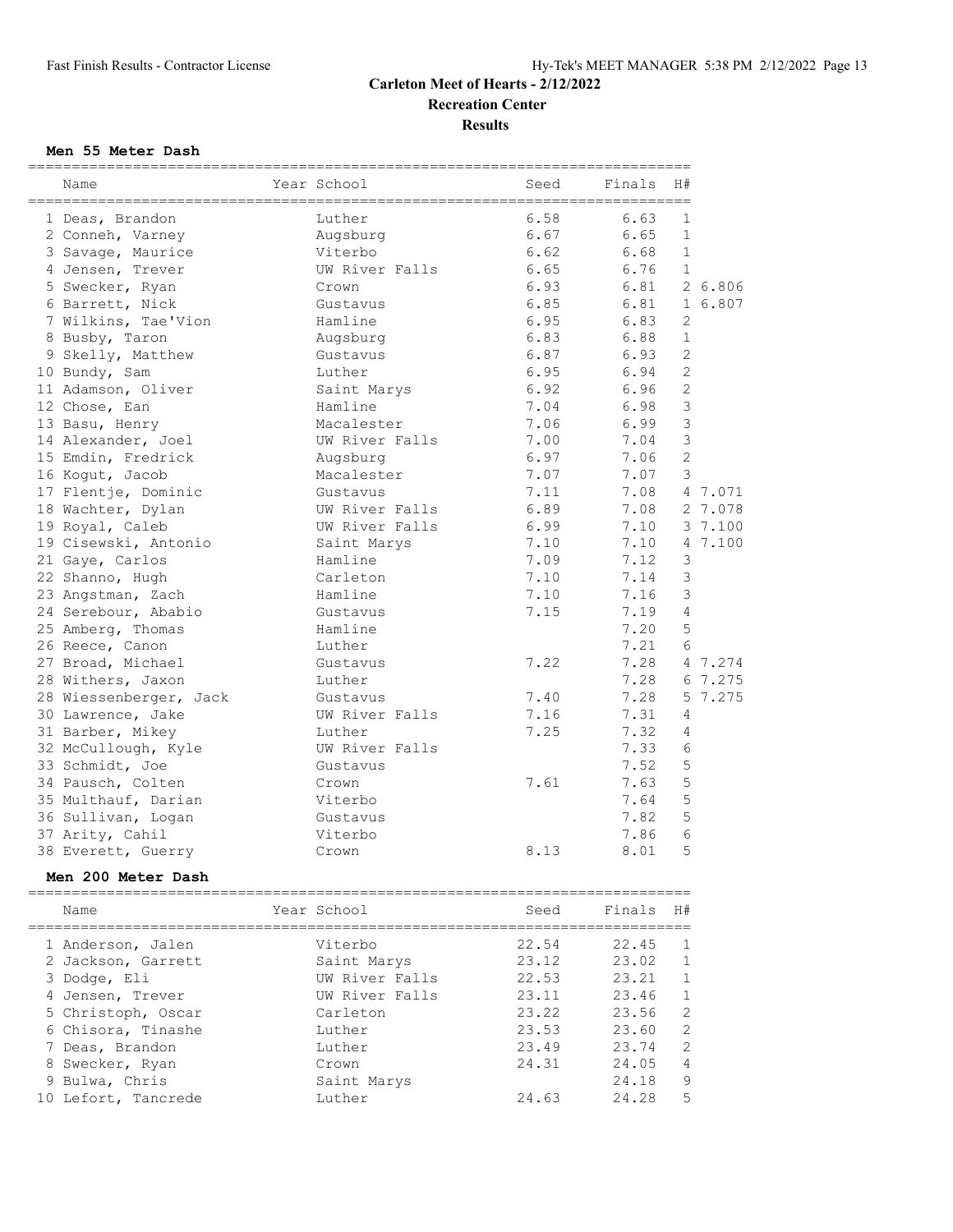=====================================

#### **....Men 200 Meter Dash**

| 11 Conneh, Varney       | Augsburg         |       | 24.30 | 9        |
|-------------------------|------------------|-------|-------|----------|
| 12 Palma, Richard       | Viterbo          | 24.49 | 24.31 | 4        |
| 13 Flentje, Dominic     | Gustavus         | 24.24 | 24.36 | 3        |
| 14 Busby, Taron         | Augsburg         |       | 24.47 | 9        |
| 15 Koqut, Jacob         | Macalester       | 25.00 | 24.48 | 6        |
| 16 Royal, Caleb         | UW River Falls   | 24.35 | 24.50 | 4        |
| 17 Shanno, Hugh         | Carleton         | 24.50 | 24.52 | 4        |
| 18 Hodin, Riley         | Macalester       | 25.00 | 24.66 | 6        |
| 19 Wilkins, Tae'Vion    | Hamline          | 25.00 | 24.70 | 6 24.692 |
|                         |                  | 24.68 | 24.70 | 5 24.695 |
| 20 Chose, Ean           | Hamline          |       |       |          |
| 21 Ortiz, Raul          | Hamline          | 25.38 | 24.73 | 7        |
| 22 Broad, Michael       | Gustavus         | 24.63 | 24.99 | 5        |
| 23 Emdin, Fredrick      | Augsburg         | 25.20 | 25.02 | 7        |
| 24 Basu, Henry          | Macalester       | 25.29 | 25.10 | 7        |
| 25 Jack, Carter         | Bethany Lutheran | 25.50 | 25.25 | 8        |
| 26 Mufind, Broddy       | Bethany Lutheran | 25.28 | 25.67 | 7        |
| 27 Aspenson, David      | Viterbo          | 25.12 | 26.21 | 6        |
| 28 Weyiouanna, Esau     | Bethany Lutheran | 26.94 | 26.44 | 8        |
| 29 Pausch, Colten       | Crown            | 27.71 | 27.48 | 8        |
| 30 Anderson-Sanchez, AJ | Crown            | 27.77 | 27.66 | 8        |
| 31 Everett, Guerry      | Crown            | 29.53 | 29.21 | 9        |
|                         |                  |       |       |          |

#### **Men 400 Meter Dash**

| Name                                    | Year School      | Seed    | Finals H# |                |
|-----------------------------------------|------------------|---------|-----------|----------------|
| ====================<br>1 Heitler, Arlo | Macalester       | 51.42   | 50.77     | 1              |
| 2 Wang, Jeff                            | Macalester       | 52.94   | 52.18     | $\mathbf{1}$   |
| 3 Kinnucan, Ryan                        | Macalester       | 53.50   | 52.56     | $\mathbf 1$    |
| 4 Atabaev, Firdavs                      | Luther           | 53.85   | 53.51     | $\mathbf{1}$   |
| 5 Kennedy, Liam                         | Carleton         | 54.50   | 53.53     | 3              |
| 6 Chisora, Tinashe                      | Luther           | 53.48   | 53.58     | $\mathbf{1}$   |
| 7 Moeller, Calvin                       | Gustavus         | 53.88   | 54.10     | $\overline{c}$ |
| 8 Bashir, Yahya                         | Gustavus         | 54.80   | 54.45     | 3              |
| 9 Olfert, Nick                          | Gustavus         | 54.55   | 54.62     | $\mathcal{E}$  |
| 10 Jack, Carter                         | Bethany Lutheran | 54.30   | 54.81     | $\mathbf{2}$   |
| 11 Landherr, Fritz                      | Augsburg         | 54.50   | 54.83     | $\overline{c}$ |
| 12 Swanstrom-Arnold, Sorley             | Luther           | 55.04   | 54.84     | 3              |
| 13 Baker, Grant                         | Gustavus         | 54.50   | 55.69     | $\mathbf{2}$   |
| 14 Reece, Canon                         | Luther           |         | 55.88     | $\sqrt{4}$     |
| 15 Blake, Parker                        | Augsburg         | 56.83   | 56.69     | 3              |
| 16 Longs Jr., Sharrod                   | Augsburg         | 54.38   | 57.45     | $\mathbf{2}$   |
| 17 Schmidt, Joe                         | Gustavus         | 1:00.47 | 57.93     | $\overline{4}$ |
| 18 Mufind, Broddy                       | Bethany Lutheran |         | 58.86     | 4              |
| 19 Dill-Erickson, Ty                    | Crown            | 1:00.82 | 1:00.26   | $\overline{4}$ |
| 20 Anderson-Sanchez, AJ                 | Crown            | 1:01.83 | 1:01.92   | $\overline{4}$ |

#### **Men 600 Meter Run**

| Name |                  | Year School | Seed    | Finals  | H#             |
|------|------------------|-------------|---------|---------|----------------|
|      |                  |             |         |         |                |
|      | 1 Rives, Bridger | Carleton    | 1:27.00 | 1:26.84 | $\overline{1}$ |
|      | 2 Schwarz, Lane  | Luther      | 1:28.00 | 1:27.27 | $\overline{1}$ |
|      | 3 Asfaw, Getinat | Augsburg    | 1:28.50 | 1:27.33 | $\overline{1}$ |
|      | 4 Duffy, Leo     | Luther      | 1:28.00 | 1:27.63 | $\mathbf{1}$   |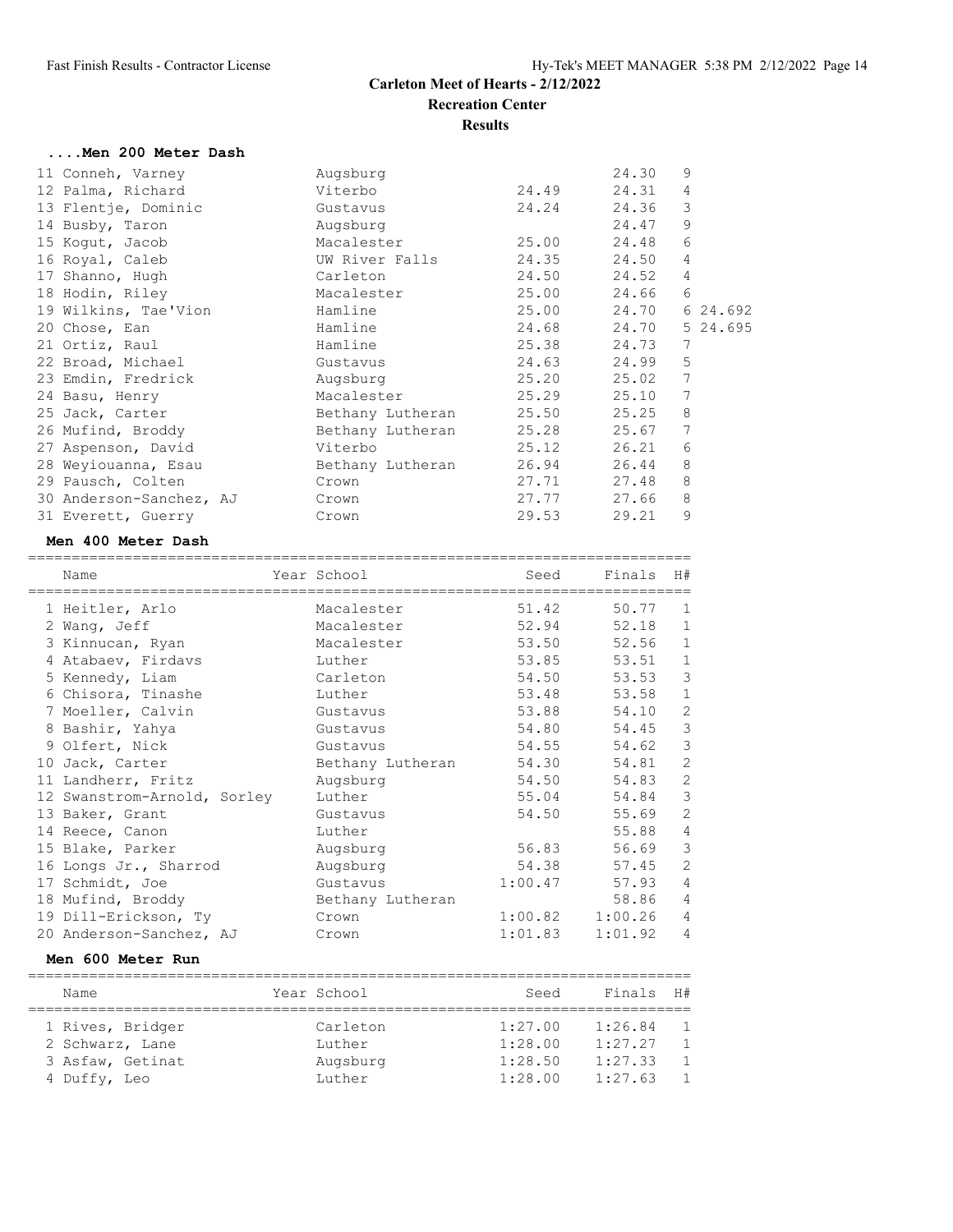#### **....Men 600 Meter Run**

| 5 Ode, Will          | Luther     | 1:28.00 | 1:28.02 | $\mathbf{1}$   |
|----------------------|------------|---------|---------|----------------|
| 6 McNall, Spencer    | Macalester | 1:28.50 | 1:28.21 | $\overline{1}$ |
| 7 Prentice, Harrison | Luther     | 1:30.00 | 1:28.45 | -2             |
| 8 Bosley, Mason      | Macalester | 1:29.00 | 1:29.63 | -2             |
| 9 Schulze, Sam       | Gustavus   | 1:30.86 | 1:29.71 | 2              |
| 10 Marble, Sam       | Gustavus   | 1:30.20 | 1:30.59 | 2              |
| 11 Witt, Lachlan     | Macalester | 1:32.33 | 1:31.08 | -2             |
| 12 Baumeister, Mark  | Macalester | 1:33.00 | 1:31.52 | 2              |
| 13 McCabe, Jack      | Gustavus   | 1:35.53 | 1:37.03 | 2              |

#### **Men 800 Meter Run**

| Name                   | Year School    | Seed    | Finals  | H#             |
|------------------------|----------------|---------|---------|----------------|
| 1 Wachter, Dylan       | UW River Falls | 1:53.13 | 2:00.20 | 1              |
| 2 Brindamour, Isaiah   | Saint Marys    | 2:04.16 | 2:02.23 | $\mathbf{1}$   |
| 3 Diercks, Korrigan    | Gustavus       | 2:04.20 | 2:02.67 | $\mathbf{1}$   |
| 4 McCullough, Kyle     | UW River Falls | 2:03.77 | 2:02.77 | $\mathbf{1}$   |
| 5 Ingold, Drake        | Viterbo        | 1:59.60 | 2:03.10 | $\mathbf{1}$   |
| 6 Michels, Corbin      | Gustavus       | 2:05.44 | 2:04.97 | $\mathbf{2}$   |
| 7 Useche, Mateo        | Macalester     | 2:06.00 | 2:05.49 | $\sqrt{2}$     |
| 8 Wondimu, Bereket     | Augsburg       | 2:06.85 | 2:05.88 | $\mathbf{2}$   |
| 9 George, Ian          | Macalester     | 2:08.35 | 2:06.28 | $\mathbf{2}$   |
| 10 David, Evan         | Viterbo        | 2:10.70 | 2:09.19 | $\mathcal{S}$  |
| 11 Steinbrecher, Quinn | Saint Marys    | 2:09.63 | 2:09.35 | $\mathfrak{Z}$ |
| 12 Groos, John         | Carleton       | 2:09.22 | 2:09.67 | $\mathsf 3$    |
| 13 Appel, Aidan        | Macalester     | 2:08.85 | 2:10.13 | $\overline{2}$ |
| 14 Kurtz, Michael      | Hamline        | 2:05.00 | 2:10.39 | $\mathbf{2}$   |
| 15 Fleuchaus, Ben      | Viterbo        | 2:15.70 | 2:19.10 | $\mathcal{E}$  |
| 16 Saari, William      | Hamline        |         | 2:21.02 | $\mathsf 3$    |
| 17 Scheuneman, Sam     | Augsburg       | 2:30.10 | 2:26.08 | $\mathcal{S}$  |
| 18 Frett, Emmett       | Hamline        |         | 2:27.18 | $\mathcal{S}$  |
| 19 Regan, Cameron      | Hamline        | 2:29.90 | 2:28.29 | 3              |

#### **Men 1000 Meter Run**

| Name                  | Year School      | Seed                | Finals  |                |
|-----------------------|------------------|---------------------|---------|----------------|
|                       |                  |                     |         |                |
| 1 Perry, Ben          | Carleton         | 2:37.89             | 2:35.49 |                |
| 2 Hussien, Sakariya   | Augsburg         | 2:33.50             | 2:36.03 |                |
| 3 Ali, Kalid          | Macalester       | 2:38.00             | 2:38.76 |                |
| 4 Thompson, Carsten   | Luther           | 2:44.00             | 2:40.26 |                |
| 5 Anderson, Jakin     | Bethany Lutheran | 2:44.59             | 2:43.33 |                |
| 6 Groshek, Tanner     | Viterbo          | 2:39.40             | 2:44.97 |                |
| 7 Jacobson, Max       | Augsburg         |                     | 2:46.61 |                |
| 8 Carlson, Austin     | Crown            |                     | 2:51.43 |                |
| 9 Osterlund, Jeremiah | Crown            |                     | 2:56.00 |                |
| 10 Hatlevig, Ike      | Macalester       | $3:01.44$ $3:02.39$ |         |                |
| 11 Kienholz, Carter   | Hamline          |                     | 3:17.94 |                |
| Men 1 Mile Run        |                  |                     |         |                |
|                       |                  |                     |         |                |
| Name                  | Year School      | Seed                | Finals  | H#             |
| 1 Ash, Ethan          | Carleton         | $4:28.17$ $4:23.35$ |         | $\overline{1}$ |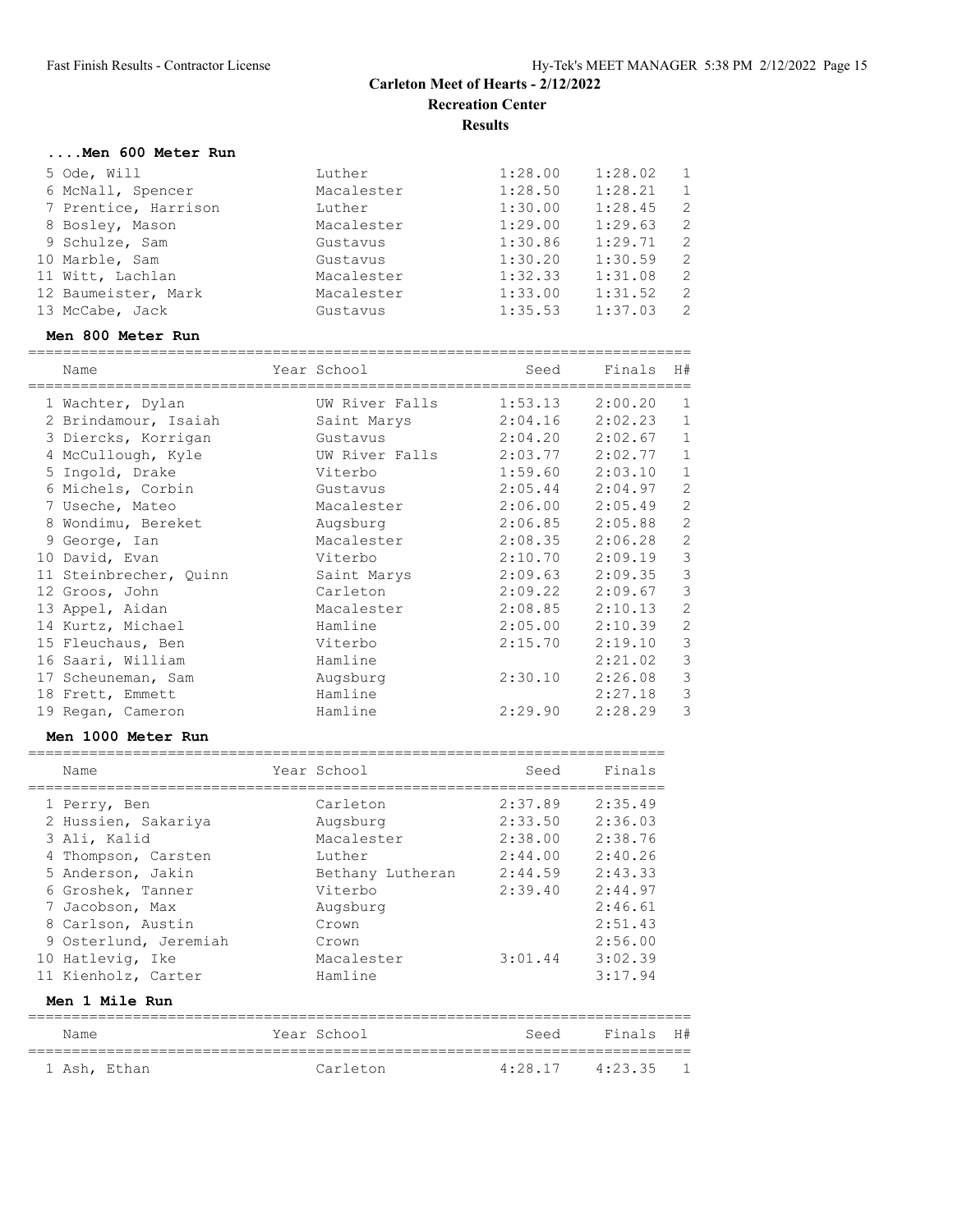**Results**

## **....Men 1 Mile Run**

| 2 Hinchcliffe, Henry   | Gustavus         | 4:38.90                | 4:24.51 | $\mathbf{1}$   |
|------------------------|------------------|------------------------|---------|----------------|
| 3 Schwarz, Lane        | Luther           | 4:26.00                | 4:25.60 | $\mathbf{1}$   |
| 4 Nakasaka, Adam       | Carleton         | 4:30.16                | 4:27.67 | $\mathbf{1}$   |
| 5 Ingold, Drake        | Viterbo          | 4:25.00                | 4:28.21 | $\mathbf{1}$   |
| 6 LaVigne, Trevor      | Gustavus         | 4:34.27                | 4:32.16 | $\mathbf{1}$   |
| 7 Olsson, Tor          | Macalester       | 4:35.00                | 4:33.31 | $\mathbf{1}$   |
| 8 Adams, Brock         | Macalester       | $4:35.00$<br>$4:38.00$ | 4:36.56 | $\mathbf{1}$   |
| 9 Useche, Mateo        | Macalester       |                        | 4:37.48 | $\mathbf{1}$   |
| 10 Wielgos, Jake       | Gustavus         | 4:33.94                | 4:38.12 | $\mathbf{1}$   |
| 11 Anderson, Jakin     | Bethany Lutheran | 4:39.90                | 4:40.78 | $\mathbf{1}$   |
| 12 Yual, Waleed        | Luther           | 4:44.00                | 4:41.35 | $\overline{c}$ |
| 13 Roehl, Carson       | Gustavus         | 4:40.71                | 4:43.25 | 2              |
| 14 Wilson, Josh        | Gustavus         | 4:37.00                | 4:43.45 | $\mathbf{1}$   |
| 15 Taylor, Ike         | Luther           | $4:44.00$ $4:43.90$    |         | $\overline{c}$ |
| 16 Steinbrecher, Quinn | Saint Marys      | $4:49.44$<br>$4:45.00$ | 4:45.96 | 2              |
| 17 Kurtz, Michael      | Hamline          |                        | 4:46.05 | 2              |
| 18 Michael, Zane       | Gustavus         | 4:44.00                | 4:46.18 | $\overline{c}$ |
| 19 Jacobson, Max       | Augsburg         | 4:48.80                | 4:46.54 | $\overline{c}$ |
| 20 Max, Quenton        | Luther           | $4:45.00$<br>$4:55.07$ | 4:47.08 | $\overline{c}$ |
| 21 Peters, Sam         | UW River Falls   |                        | 4:47.49 | $\mathcal{S}$  |
| 22 David, Evan         | Viterbo          | 4:51.50                | 4:47.98 | $\mathcal{E}$  |
| 23 Hjelman, Christian  | UW River Falls   | 4:51.44                | 4:48.49 | $\mathfrak{Z}$ |
| 24 Saari, William      | Hamline          | $4:48.50$<br>$4:45.08$ | 4:48.65 | $\overline{c}$ |
| 25 Ottosen, Eric       | UW River Falls   |                        | 4:48.76 | $\overline{c}$ |
| 26 Madell, Joe         | Macalester       | 4:48.46                | 4:49.73 | $\overline{c}$ |
| 27 Shubatt, Eli        | Luther           | 4:52.00                | 4:50.31 | $\mathfrak{Z}$ |
| 28 Carlson, Austin     | Crown            | 4:57.32                | 4:51.50 | $\mathfrak{Z}$ |
| 29 Wiggins, Titus      | Crown            | 4:57.56                | 4:51.76 | $\mathfrak{Z}$ |
| 30 Melendez, Jordan    | Luther           | 4:51.00                | 4:55.29 | $\mathfrak{Z}$ |
| 31 Anderson, Charlie   | Luther           | 5:00.00                | 4:56.84 | $\mathcal{S}$  |
| 32 Fleuchaus, Ben      | Viterbo          | $5:02.00$<br>$5:08.00$ | 4:58.11 | $\mathcal{S}$  |
| 33 Carey-Odden, Leif   | Luther           |                        | 5:02.89 | $\overline{4}$ |
| 34 Osterlund, Jeremiah | Crown            | 4:58.22                | 5:04.06 | $\mathsf 3$    |
| 35 Heinecke, Charlie   | Luther           | 5:15.00                | 5:05.74 | $\overline{4}$ |
| 36 Sethre, Kevin       | Augsburg         |                        | 5:06.68 | $\overline{4}$ |
| 37 Puent, Aaron        | Augsburg         |                        | 5:13.23 | $\overline{4}$ |
| 38 Pfeifer, Cory       | UW River Falls   | 5:05.23                | 5:13.55 | $\overline{4}$ |
| 39 Johnson, Jonah      | Gustavus         | 4:53.39                | 5:15.14 | $\mathfrak{Z}$ |
| 40 Groshek, Tanner     | Viterbo          |                        | 5:15.31 | $\overline{4}$ |
| 41 De Paz, Ozzie       | Luther           | 5:08.00                | 5:16.56 | $\overline{4}$ |
| 42 Dahlen, Peter       | Luther           | 5:24.00                | 5:18.32 | 4              |
| 43 Gregoria, Michael   | Crown            | 5:17.41                | 5:19.21 | $\overline{4}$ |
| 44 Frett, Emmett       | Hamline          | 5:29.01                | 5:27.28 | $\overline{4}$ |

#### **Men 3000 Meter Run**

| Name             | Year School | Seed    | Finals  | H#             |
|------------------|-------------|---------|---------|----------------|
| 1 Lavey, Stephen | Carleton    | 8:37.55 | 8:20.08 | $\overline{1}$ |
| 2 Altier, Tom    | Luther      | 8:30.00 | 8:23.57 | $\overline{1}$ |
| 3 Kelly, Ian     | Luther      | 8:30.00 | 8:35.54 | $\mathbf{1}$   |
| 4 Koller, Adam   | Luther      | 8:45.00 | 8:38.62 | $\overline{1}$ |
| 5 Beck, Colin    | Luther      | 8:45.00 | 8:38.69 | $\mathbf{1}$   |
| 6 Santos, Ben    | Carleton    | 8:46.41 | 8:39.34 | 1              |
| 7 Bowman, Henry  | Carleton    | 9:01.71 | 8:40.35 | $\overline{1}$ |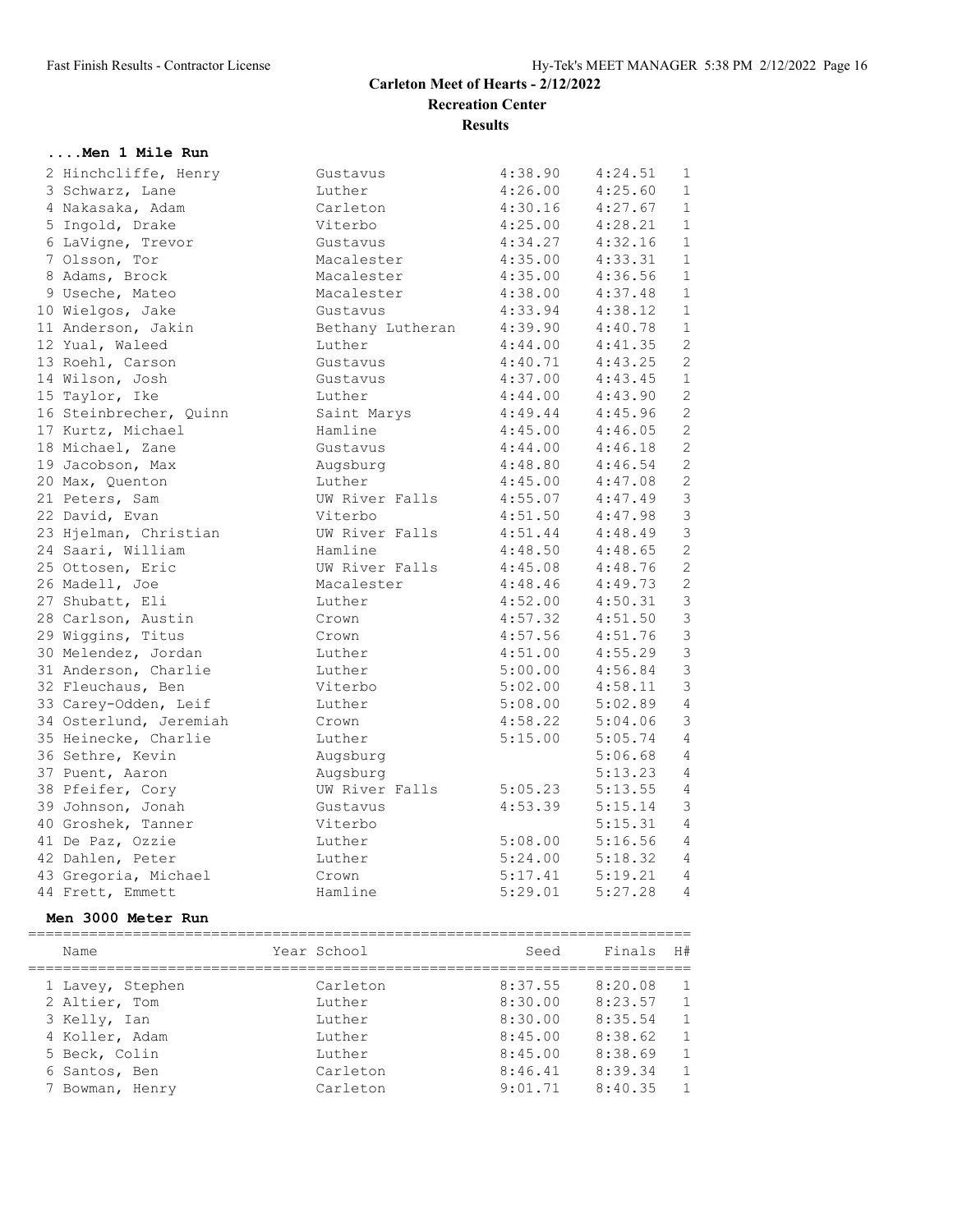## **....Men 3000 Meter Run**

| 8 Kosche, Reuben       | St. Olaf         | 8:28.76  | 8:42.54  | $\mathbf{1}$   |
|------------------------|------------------|----------|----------|----------------|
| 9 Melville, Chris      | Carleton         | 9:05.73  | 8:54.70  | 2              |
| 10 Crotteau, Ben       | Macalester       | 8:59.00  | 8:56.35  | $\mathbf{1}$   |
| 11 Watts, Avery        | Carleton         | 9:15.98  | 8:56.47  | $\overline{c}$ |
| 12 Grant, Garet        | Gustavus         | 8:57.02  | 8:56.51  | $\mathbf{1}$   |
| 13 VanAcker, Jeremiah  | Crown            | 9:26.03  | 9:01.45  | $\mathbf{2}$   |
| 14 Ihrke, Nick         | Macalester       | 9:09.00  | 9:02.25  | 2              |
| 15 Jones, Elijah       | Carleton         | 9:08.39  | 9:02.93  | $\mathbf{2}$   |
| 16 McKee, Reece        | Macalester       | 9:09.00  | 9:07.31  | $\mathbf{2}$   |
| 17 Meier, Josh         | Carleton         | 9:26.03  | 9:09.87  | $\mathbf{2}$   |
|                        |                  | 9:15.00  | 9:10.03  | $\mathbf{2}$   |
| 18 Fendig, Alex        | Macalester       |          |          |                |
| 19 Fellingham, Kaeden  | Luther           | 9:00.00  | 9:10.63  | 2              |
| 20 Burjes, Caleb       | Luther           | 9:00.00  | 9:17.37  | $\sqrt{2}$     |
| 21 Vanspriell, Sam     | Macalester       | 9:19.00  | 9:19.19  | $\sqrt{2}$     |
| 22 Rogers, Ryan        | Luther           | 9:30.00  | 9:21.36  | $\mathcal{S}$  |
| 23 Shufro-Zletz, Jesse | Carleton         | 9:37.83  | 9:27.36  | $\mathcal{S}$  |
| 24 Rieder, Cody        | Augsburg         | 9:35.57  | 9:27.46  | $\mathfrak{Z}$ |
| 25 Kalsnes, Jonah      | Gustavus         | 9:39.33  | 9:36.28  | $\mathcal{S}$  |
| 26 Wiggins, Titus      | Crown            |          | 9:52.25  | $\mathcal{S}$  |
| 27 Harris, Grayson     | Augsburg         | 9:57.78  | 9:54.50  | $\mathcal{S}$  |
| 28 Sethre, Kevin       | Augsburg         | 10:22.31 | 10:11.55 | $\mathcal{S}$  |
| 29 Anton, Caleb        | UW River Falls   | 10:15.00 | 10:13.97 | $\mathfrak{Z}$ |
| 30 Puent, Aaron        | Augsburg         | 10:29.31 | 10:16.01 | $\mathcal{S}$  |
| 31 Hoppe, Josiah       | Bethany Lutheran | 10:24.07 | 10:16.21 | $\mathcal{S}$  |
| 32 Machtemes, Xerxes   | Bethany Lutheran | 10:31.47 | 10:28.61 | $\mathcal{S}$  |
| 33 Edmondson, Trace    | Bethany Lutheran | 10:25.92 | 10:36.11 | 3              |
|                        |                  |          |          |                |

#### **Men 55 Meter Hurdles**

|  | Name                  | Year School         | Seed                   | Finals  | H#             |
|--|-----------------------|---------------------|------------------------|---------|----------------|
|  | 1 Anderson, Jalen     | Viterbo             | 7.88                   | 8.09    | $\mathbf{1}$   |
|  | 2 Doe, Brandon        | Augsburg            | 8.14                   | 8.18    | $1\,$          |
|  | 3 Angstman, Zach      | Hamline             | 8.35                   | 8.38    | $\mathbf 1$    |
|  | 4 Theis, Charlie      | UW River Falls      | 8,40                   | 8.48    | $\mathbf 1$    |
|  | 5 Marzinske, Jake     | Bethany Lutheran    | 8.56                   | 8.74    | $1\,$          |
|  | 6 Boche, Matt         | UW River Falls      | 9.37                   | 9.55    | $\mathbf 1$    |
|  | 7 Aakre, Carter       | UW River Falls      | 9.39                   | 9.57    | $\mathbf{1}$   |
|  | 8 VanGundy, Alex      | UW River Falls      |                        | 10.24   | $\overline{c}$ |
|  | 9 Edmondson, Trace    | Bethany Lutheran    | 11.08                  | 10.77   | $\overline{c}$ |
|  | 10 Kienholz, Carter   | Hamline             | 9.78                   | 11.26   | $\mathbf{1}$   |
|  | 11 Aspenson, David    | Viterbo             | 11.14                  | 11.30   | $\overline{2}$ |
|  | Men 4x200 Meter Relay |                     |                        |         |                |
|  | School                |                     | Seed                   | Finals  | H#             |
|  | 1 Luther 'A'          |                     | 1:34.22                | 1:33.17 | 1              |
|  | 1) Deas, Brandon      | 2) Chisora, Tinashe |                        |         |                |
|  | 3) Gulley, Dillan     |                     | 4) Kreidermacher, Matt |         |                |
|  | 2 Saint Marys 'A'     |                     |                        | 1:33.33 | 2              |
|  | 1) Adamson, Oliver    | 2) Jackson, Garrett |                        |         |                |
|  | 3) Strupp, Coleton    | 4) Cooper, Dan      |                        |         |                |
|  | 3 Carleton 'A'        |                     | 1:35.00                | 1:36.06 | 1              |
|  | 1) Christoph, Oscar   | 2) Shanno, Hugh     |                        |         |                |
|  |                       |                     |                        |         |                |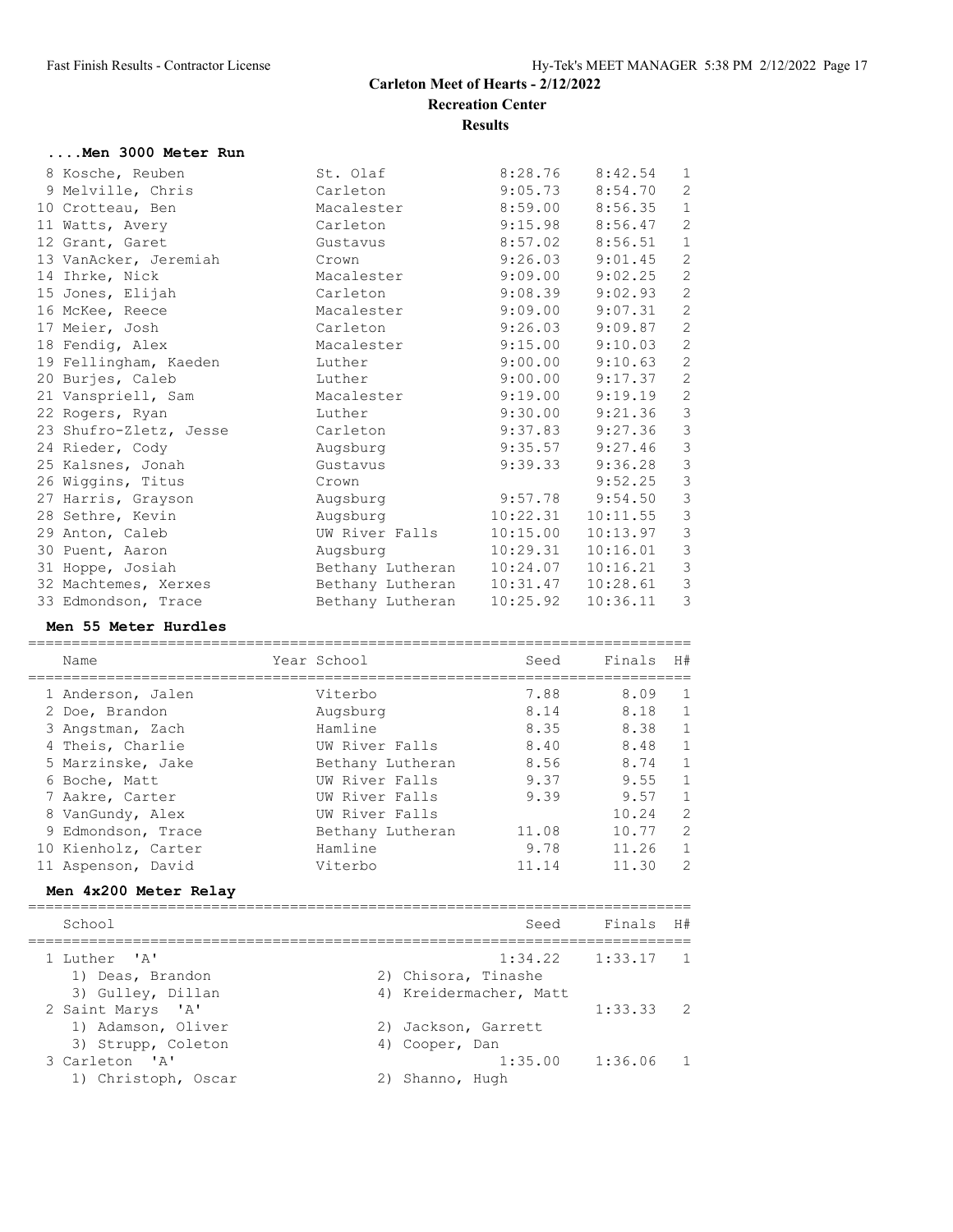#### **Results**

## **....Men 4x200 Meter Relay**

| 3) Kennedy, Liam       | 4) Cline-Cole, Ethan |                       |  |
|------------------------|----------------------|-----------------------|--|
| 4 Gustavus 'A'         |                      | $1:38.00$ $1:38.13$ 1 |  |
| 1) Wiessenberger, Jack | 2) Broad, Michael    |                       |  |
| 3) Serebour, Ababio    | 4) Flentje, Dominic  |                       |  |
| 5 Bethany Lutheran 'A' |                      | $1:40.03$ 2           |  |
| 1) Mufind, Broddy      | 2) Jack, Carter      |                       |  |
| 3) Reasor, Hunter      | 4) Wildauer, Nathan  |                       |  |
| 6 Crown 'A'            |                      | $1:45.64$ $1:44.35$ 2 |  |
| 1) Pausch, Colten      | 2) Nigh, Chris       |                       |  |
| 3) Dill-Erickson, Ty   | 4) Swecker, Ryan     |                       |  |
|                        |                      |                       |  |

# **Men 4x400 Meter Relay**

| School                                        | Seed                        | Finals  | H#           |
|-----------------------------------------------|-----------------------------|---------|--------------|
| 1 Macalester<br>'A'                           | 3:33.00                     | 3:29.82 | 1            |
| 1) Kinnucan, Ryan                             | 2) Heitler, Arlo            |         |              |
| 3) Wang, Jeff                                 | 4) Ali, Kalid               |         |              |
| 2 UW River Falls<br>$^{\prime}$ A $^{\prime}$ | 3:32.50                     | 3:31.50 | 1            |
| 1) Boche, Matt                                | 2) Lawrence, Jake           |         |              |
| 3) Wachter, Dylan                             | 4) Jensen, Trever           |         |              |
| 3 Carleton 'A'                                | 3:34.53                     | 3:34.39 | 1            |
| 1) Kennedy, Liam                              | 2) Perry, Ben               |         |              |
| 3) Ash, Ethan                                 | 4) Christoph, Oscar         |         |              |
| 4 Luther 'A'                                  | 3:38.04                     | 3:37.21 | 1            |
| 1) Duffy, Leo                                 | 2) Swanstrom-Arnold, Sorley |         |              |
| 3) Atabaev, Firdavs                           | 4) Ode, Will                |         |              |
| 5 Luther 'B'                                  | 3:41.00<br>x3:39.58         |         | 2            |
| 1) Schwarz, Lane                              | 2) Taylor, Ike              |         |              |
| 3) Yual, Waleed                               | 4) Prentice, Harrison       |         |              |
| 6 Augsburg 'A'                                |                             | 3:40.68 | 2            |
| 1) Blake, Parker                              | 2) Hussien, Sakariya        |         |              |
| 3) Longs Jr., Sharrod                         | 4) Landherr, Fritz          |         |              |
| 7 Macalester 'B'                              | 3:43.00<br>x3:42.42         |         | 2            |
| 1) Bosley, Mason                              | 2) McNall, Spencer          |         |              |
| 3) Witt, Lachlan                              | 4) Appel, Aidan             |         |              |
| 8 Gustavus 'A'                                | 3:37.00                     | 3:44.95 | $\mathbf{1}$ |
| 1) Wallin, Cade                               | 2) Bashir, Yahya            |         |              |
| 3) Michels, Corbin                            | 4) Olfert, Nick             |         |              |
| 9 UW River Falls 'B'                          | 3:50.00<br>x3:47.61         |         | 2            |
| 1) McCullough, Kyle                           | 2) Theis, Charlie           |         |              |
| 3) Royal, Caleb                               | 4) Alexander, Joel          |         |              |
| 10 Luther 'C'                                 | 3:45.00<br>x3:49.48         |         | 2            |
| 1) Thompson, Carsten                          | 2) Carey-Odden, Leif        |         |              |
| 3) Shubatt, Eli                               | 4) Anderson, Charlie        |         |              |
| 11 Hamline 'A'                                | 3:36.00                     | 3:49.50 | $\mathbf{1}$ |
| 1) Artner, Connor                             | 2) Gaye, Carlos             |         |              |
| 3) Velishek, Christian                        | 4) Ortiz, Raul              |         |              |
| 12 UW River Falls 'C'                         | 3:55.00<br>x3:58.20         |         | 2            |
| 1) Aakre, Carter                              | 2) Anton, Caleb             |         |              |
| 3) Pfeifer, Cory                              | 4) VanGundy, Alex           |         |              |
|                                               |                             |         |              |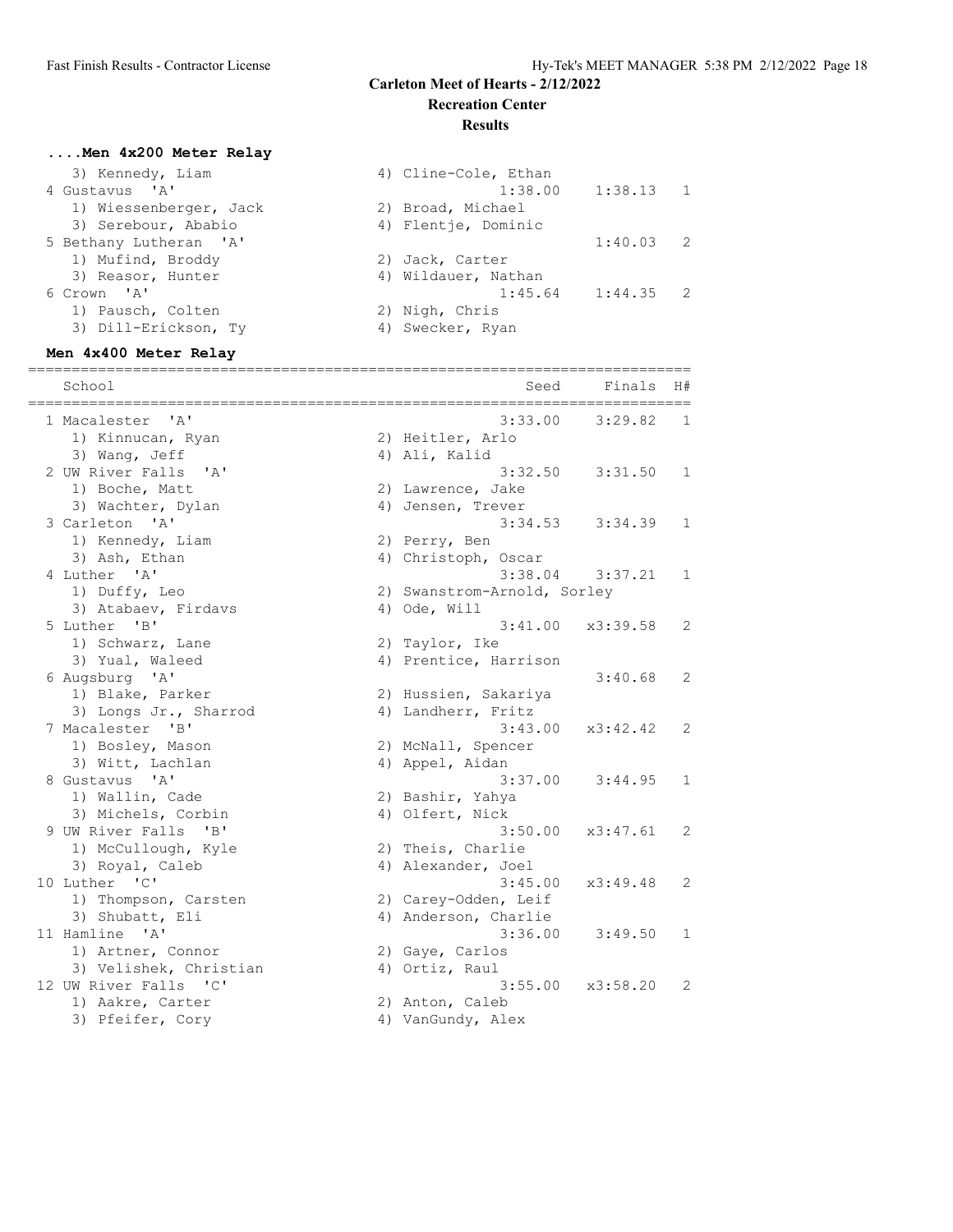**Recreation Center**

**Results**

**Men High Jump**

| Name                                                                                                                              | Year School Seed           | Finals                  |  |
|-----------------------------------------------------------------------------------------------------------------------------------|----------------------------|-------------------------|--|
| 1 Moore, Justin $U(1 + 2)$ Viterbo $1.03$ m $2.03$ m $2.04$ m $6-08.25$<br>1.53 1.58 1.63 1.68 1.73 1.78 1.83 1.88 1.93 1.98 2.04 | P P P P P P P XXO O XO XXO |                         |  |
| 2 Jenkins, Gregory 6-06.00 Viterbo 2.03m 1.98m 6-06.00<br>1.53 1.58 1.63 1.68 1.73 1.78 1.83 1.88 1.93 1.98 2.04                  | P P P P P P P P O O O XXX  |                         |  |
| 3 Velishek, Christian and Hamline<br>1.53 1.58 1.63 1.68 1.73 1.78 1.83 1.88 1.93<br>P P P P P O O XO XXX                         |                            | 1.85m 1.88m 6-02.00     |  |
| 4 Braun, Michael and Hamline<br>1.53 1.58 1.63 1.68 1.73 1.78 1.83 1.88<br>P P P P P O XO XXX                                     |                            | 1.88m   1.83m   6-00.00 |  |
| 5 Subramanian, Aravindh Carleton<br>1.53 1.58 1.63 1.68 1.73 1.78 1.83<br>P P P O XO O XXX                                        |                            |                         |  |
| 6 Marken, Dominic Viterbo<br>1.53 1.58 1.63 1.68 1.73 1.78<br>P P P P O XXX                                                       |                            | 1.81m 1.73m 5-08.00     |  |
| 7 Bilal, Jaden buther<br>1.53 1.58 1.63 1.68 1.73 1.78<br>P P XO O O XXX                                                          |                            | 1.81m J1.73m 5-08.00    |  |
| 8 Weyiouanna, Esau Bethany Lutheran 1.75m 1.68m 5-06.00<br>1.53 1.58 1.63 1.68 1.73<br>P P O XXO XXX                              |                            |                         |  |
| 8 Sullivan, Logan Gustavus<br>1.53 1.58 1.63 1.68 1.73<br>P O O XXO XXX                                                           |                            | 1.70m 1.68m 5-06.00     |  |
| 10 Owens, Jarvis 60 Cethany Lutheran 1.60m 1.58m 5-02.25<br>1.53 1.58 1.63<br>O XO XXX                                            |                            |                         |  |

#### **Men Pole Vault**

| Name                          |           | Year School                                                               |                                     | Seed | Finals                     |  |
|-------------------------------|-----------|---------------------------------------------------------------------------|-------------------------------------|------|----------------------------|--|
| 1 Schuster, Owen              |           | Carleton                                                                  |                                     |      | $4.33m$ $4.42m$ $14-06.00$ |  |
|                               |           | 3.37 3.52 3.67 3.82 3.97 4.12 4.27 4.42 4.57                              |                                     |      |                            |  |
|                               |           | P P P O O O O                                                             | XO.<br>XXX                          |      |                            |  |
|                               |           | 1 Gatz, Aidan Saint Marys<br>3.37 3.52 3.67 3.82 3.97 4.12 4.27 4.42 4.57 |                                     |      | $4.52m$ $4.42m$ $14-06.00$ |  |
|                               | P P P P P | $\circ$ $\circ$                                                           | XO.<br>XXX                          |      |                            |  |
|                               |           | 3 Strupp, Coleton Saint Marys                                             |                                     |      | $4.37m$ $4.27m$ $14-00.00$ |  |
|                               |           | 3.37 3.52 3.67 3.82 3.97 4.12 4.27 4.42                                   |                                     |      |                            |  |
| P<br>$\mathbb{P}$             |           | P P O P XO XXX                                                            |                                     |      |                            |  |
|                               |           | 4 Alexander, Joel WW River Falls                                          |                                     |      | 4.00m 3.97m 13-00.25       |  |
| 3.37 3.52 3.67 3.82 3.97 4.12 |           |                                                                           |                                     |      |                            |  |
|                               | P P P O   | O XXX                                                                     |                                     |      |                            |  |
|                               |           |                                                                           | 5 Lawrence, Jake Man UW River Falls |      | 3.81m 3.82m 12-06.25       |  |
| 3.37 3.52 3.67 3.82 3.97      |           |                                                                           |                                     |      |                            |  |
| P P XO                        |           | XO XXX                                                                    |                                     |      |                            |  |
| 6 Walker, Erik                |           | <b>Gustavus</b>                                                           |                                     |      | $3.67m$ $3.67m$ $12-00.50$ |  |
| 3.37 3.52 3.67 3.82           |           |                                                                           |                                     |      |                            |  |
| $\circ$<br>$\Omega$           | O XXX     |                                                                           |                                     |      |                            |  |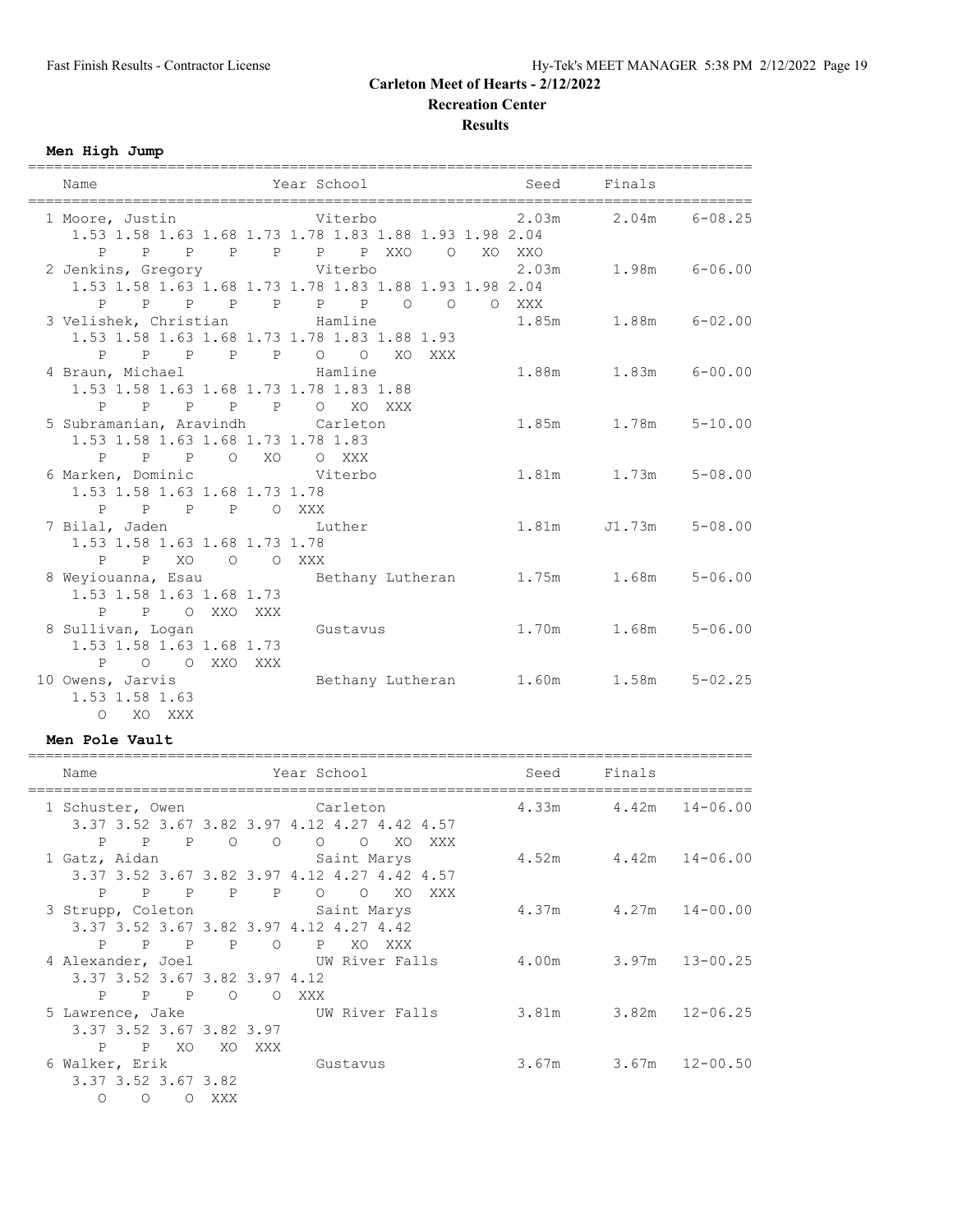**Recreation Center**

**Results**

| Men Pole Vault                                                         |                |                             |    |                   |
|------------------------------------------------------------------------|----------------|-----------------------------|----|-------------------|
| 7 Rogers, Ryan<br>3.37 3.52 3.67 3.82                                  | Luther         | $3.65m$ $J3.67m$ $12-00.50$ |    |                   |
| XO O O XXX<br>8 Stack, Matthew                                         | Saint Marys    |                             |    | $J3.67m$ 12-00.50 |
| 3.37 3.52 3.67 3.82 3.97<br>P P XO<br>P XXX                            |                |                             |    |                   |
| 9 Adams, Tim<br>3.37 3.52 3.67                                         | Carleton       | $3.36m$ $3.52m$ $11-06.50$  |    |                   |
| XO OXXX<br>10 Mikla, Aiden<br>3.37 3.52 3.67                           | Gustavus       | $3.58m$ $J3.52m$ $11-06.50$ |    |                   |
| XO XO XXX<br>11 Aspenson, David                                        | Viterbo        | $2.52m$ $3.37m$ $11-00.75$  |    |                   |
| $3.37 \, 3.52$<br>O XXX                                                |                |                             |    |                   |
| -- Schmidt, Joe<br>3.37<br>XXX                                         | Gustavus       | 2.92m                       | NH |                   |
| -- Lueck, Brooks<br>3.37                                               | UW River Falls | 2.87m                       | ΝH |                   |
| XXX<br>-- Lynch, Josh<br>Mamline<br>3.37 3.52 3.67 3.82 3.97 4.12 4.27 |                | 4.45m                       | ΝH |                   |
| P P P P P P XXX<br>-- Marzinske, Logan Gustavus<br>3.37                |                | 3.22m                       | ΝH |                   |
| XXX                                                                    |                |                             |    |                   |

#### **Men Long Jump**

| Name                                                                             | Year School |       | Seed Finals |                              | H# |
|----------------------------------------------------------------------------------|-------------|-------|-------------|------------------------------|----|
| Viterbo<br>1 Moore, Justin<br>FOUL FOUL 7.17m 6.76m 6.79m PASS                   |             |       |             | 7.23m 7.17m 23-06.25 2       |    |
| 2 Velishek, Christian and Hamline<br>5.94m 6.50m 6.19m 6.05m 5.85m 6.55m         |             |       |             | $6.55m$ $21-06.00$ 1         |    |
| 3 Theis, Charlie <b>W</b> UW River Falls<br>6.18m 6.34m 6.27m 6.02m FOUL 6.28m   |             |       |             | $6.38m$ $6.34m$ $20-09.75$ 2 |    |
| 4 Arimi, Johanan Macalester<br>5.77m 5.97m 6.20m 6.05m 6.23m 6.25m               |             | 6.25m |             | $6.25m$ $20-06.25$ 2         |    |
| 5 VanGundy, Alex UW River Falls<br>6.09m FOUL 6.17m 6.08m 5.83m 5.92m            |             | 6.26m |             | $6.17m$ $20-03.00$ 2         |    |
| 6 Withers, Jaxon buther<br>5.79m FOUL 5.71m 5.96m 5.89m FOUL                     |             | 5.62m |             | $5.96m$ $19-06.75$ 2         |    |
| 7 Lefort, Tancrede Luther<br>FOUL FOUL 5.88m 5.28m 5.87m PASS                    |             | 5.79m |             | $5.88m$ $19-03.50$ 2         |    |
| and the state of the Luther<br>8 Bundy, Sam<br>5.47m 5.60m 5.49m 5.77m FOUL FOUL |             | 5.42m |             | $5.77m$ $18-11.25$ 1         |    |
| 9 Weyiouanna, Esau and Bethany Lutheran<br>5.59m FOUL 5.39m                      |             | 4.83m |             | $5.59m$ $18-04.25$ 1         |    |
| 10 Cooper, Dan<br>FOUL 5.48m 5.55m                                               | Saint Marys | 6.21m |             | $5.55m$ $18-02.50$ 2         |    |
| 11 Marken, Dominic Viterbo<br>FOUL 5.40m 5.53m                                   |             | 5.83m |             | $5.53m$ $18-01.75$ 2         |    |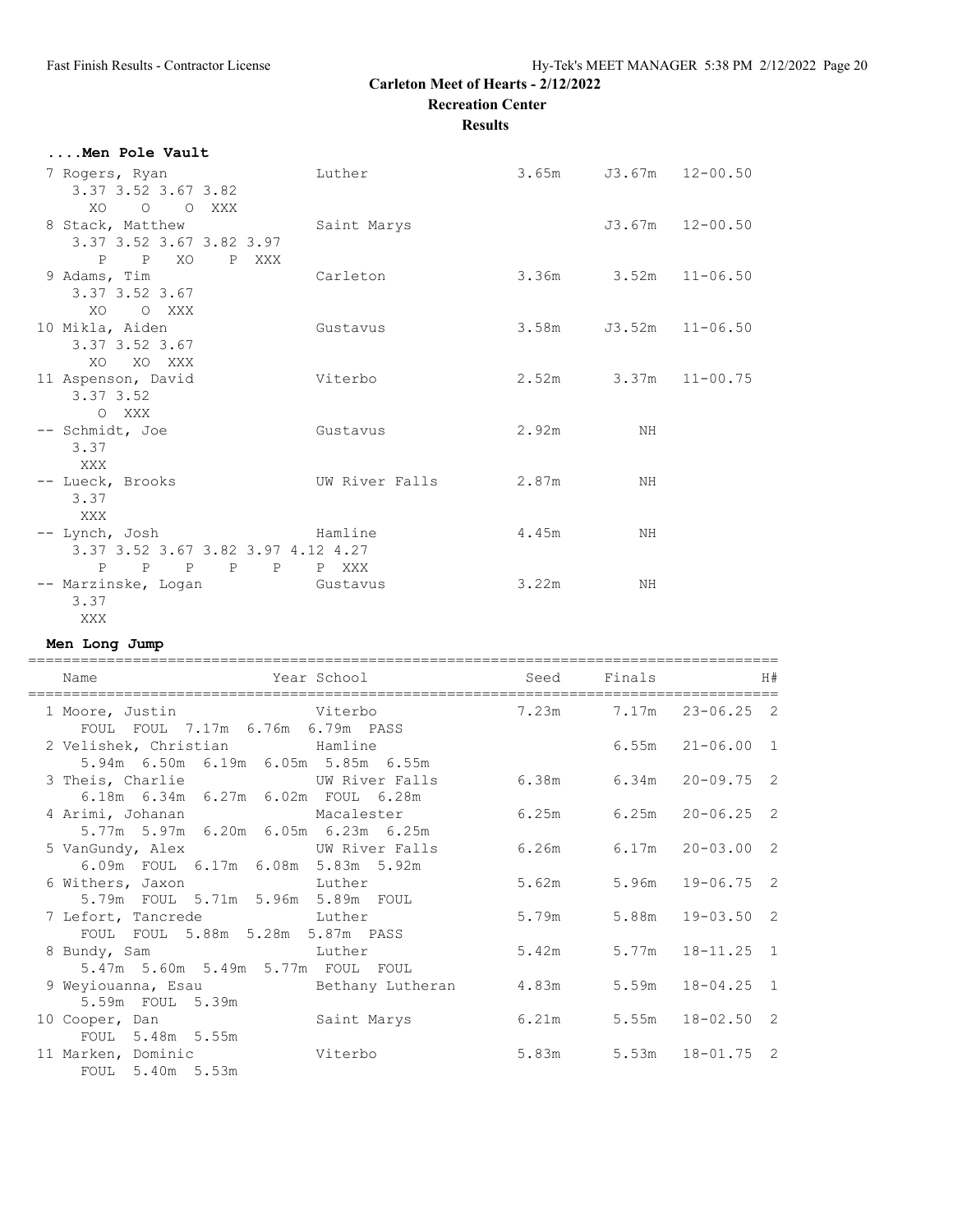**Results**

#### **....Men Long Jump**

| 12 Johnson, Brady      | Saint Marys      | 5.51m |      | $5.47m$ $17-11.50$ 2 |   |
|------------------------|------------------|-------|------|----------------------|---|
| FOUL 5.36m 5.47m       |                  |       |      |                      |   |
| 13 Barber, Mikey       | Luther           | 5.59m |      | $5.39m$ $17-08.25$ 2 |   |
| 5.24m 5.23m 5.39m      |                  |       |      |                      |   |
| 14 Cisewski, Antonio   | Saint Marys      | 6.10m |      | $5.37m$ $17-07.50$ 2 |   |
| FOUL FOUL 5.37m        |                  |       |      |                      |   |
| 15 Boche, Matt         | UW River Falls   | 5.62m |      | $5.35m$ $17-06.75$ 2 |   |
| FOUL 5.09m 5.35m       |                  |       |      |                      |   |
| 16 Aakre, Carter       | UW River Falls   | 5.56m |      | $5.33m$ $17-06.00$ 2 |   |
| 5.33m 5.16m 5.25m      |                  |       |      |                      |   |
| 17 Wallin, Cade        | Gustavus         | 5.81m |      | $5.30m$ $17-04.75$ 2 |   |
| 5.16m 5.00m 5.30m      |                  |       |      |                      |   |
| 18 Powell, Nathaniel   | Viterbo          | 5.23m |      | $5.15m$ $16-10.75$ 1 |   |
| FOUL 5.15m 5.02m       |                  |       |      |                      |   |
|                        |                  |       |      |                      |   |
| 19 Osterlund, Jeremiah | Crown            | 5.26m |      | $5.06m$ $16-07.25$ 1 |   |
| 5.06m FOUL 5.00m       |                  |       |      |                      |   |
| 20 Nunez, Michael      | Luther           | 5.43m |      | $4.97m$ $16-03.75$ 1 |   |
| FOUL FOUL 4.97m        |                  |       |      |                      |   |
| 21 Reasor, Hunter      | Bethany Lutheran | 5.08m |      | 4.91m  16-01.50  1   |   |
| 4.91m 4.66m 4.32m      |                  |       |      |                      |   |
| -- Emdin, Fredrick     | Augsburg         |       | FOUL |                      | 1 |
| FOUL FOUL FOUL         |                  |       |      |                      |   |
| -- Veimau, Justin      | Macalester       | 5.80m | FOUL |                      | 2 |
| FOUL FOUL FOUL         |                  |       |      |                      |   |

#### **Men Triple Jump**

=================================================================================== Name Year School Seed Finals =================================================================================== 1 Marzinske, Jake Bethany Lutheran 14.18m 14.14m 46-04.75 14.07m 13.71m 13.93m 12.43m 14.14m 14.02m 2 Jenkins, Gregory Viterbo 13.63m 13.90m 45-07.25 13.14m FOUL 13.77m FOUL 13.90m 13.49m 3 Theis, Charlie UW River Falls 13.10m 13.34m 43-09.25 12.54m 12.47m 12.84m 12.86m 13.34m 13.25m 4 Braun, Michael Hamline 13.22m 13.02m 42-08.75 12.96m FOUL FOUL 13.02m FOUL FOUL 5 Arimi, Johanan Macalester 13.00m 12.97m 42-06.75 FOUL 12.11m 12.54m FOUL FOUL 12.97m 6 Hodin, Riley Macalester 12.89m 42-03.50 FOUL 12.41m 12.40m 12.65m 12.60m 12.89m 7 Alexander, Joel UW River Falls 12.57m 12.82m 42-00.75 12.22m 12.53m 12.65m 12.43m 12.82m 12.70m 8 Amberg, Thomas Hamline 12.51m 12.63m 41-05.25 12.26m 12.28m 12.63m FOUL 12.32m 12.58m 9 Wallin, Cade Gustavus 12.51m 11.73m 38-06.00 11.69m 11.73m 11.58m 10 Cline-Cole, Ethan Carleton 12.00m 11.39m 37-04.50 11.28m 11.39m 11.31m 11 Weyiouanna, Esau Bethany Lutheran 10.80m 35-05.25 10.70m 10.80m FOUL 12 Powell, Nathaniel Viterbo 10.38m 34-00.75 10.26m FOUL 10.38m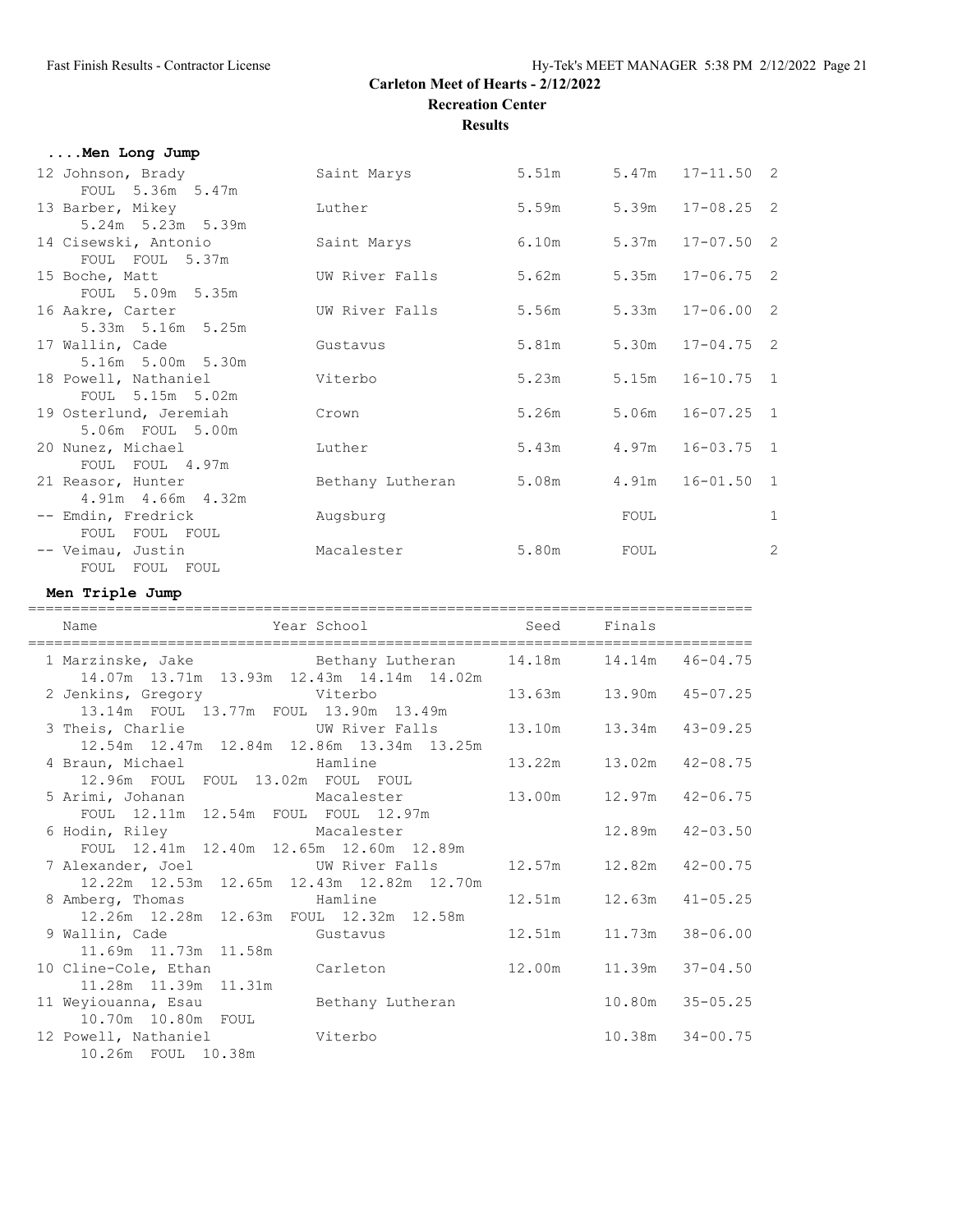**Recreation Center**

**Results**

#### **Men Shot Put**

|                                                                     | ===============                                               | ================================= |                                             |                              |
|---------------------------------------------------------------------|---------------------------------------------------------------|-----------------------------------|---------------------------------------------|------------------------------|
| Name                                                                | Year School                                                   | Seed                              | Finals                                      |                              |
| 1 Bradley, Andrew                                                   | Gustavus                                                      | 13.00m                            | 14.16m                                      | $46 - 05.50$                 |
| 2 Curran, Sean                                                      | 12.92m  13.44m  13.26m  14.16m  13.67m  13.05m<br>Saint Marys |                                   | 13.24m                                      | $43 - 05.25$                 |
| 12.05m  12.46m<br>3 Canada, Matt                                    | 12.38m  12.61m  12.91m  13.24m<br>Luther                      | 12.99m                            | 13.03m                                      | $42 - 09.00$                 |
| 12.67m  13.03m<br>4 Kaeppe, Trajan                                  | 12.87m  11.60m  12.34m  FOUL<br>Gustavus                      | 13.06m                            | 12.76m                                      | $41 - 10.50$                 |
| 12.39m  12.15m<br>5 Fischer, Jackson                                | 12.76m  12.48m  11.99m  12.69m<br>Gustavus                    | 13.13m                            | 12.55m                                      | $41 - 02.25$                 |
| 11.68m  12.04m<br>6 Stordahl, Zach                                  | 12.18m  12.38m  12.52m  12.55m<br>Gustavus                    | 13.53m                            | 12.39m                                      | $40 - 07.75$                 |
| 12.39m 12.35m FOUL 11.27m 12.19m 12.33m<br>7 Menache, Max           | Macalester                                                    | 12.23m                            | 11.38m                                      | $37 - 04.00$                 |
| FOUL 10.94m 10.57m 11.38m FOUL 11.29m<br>8 Tii, Dominic             | Crown                                                         | 10.74m                            | 10.72m                                      | $35 - 02.00$                 |
| $10.68m$ FOUL<br>9 Grell, Stone                                     | 10.72m 10.67m 10.49m FOUL<br>Luther                           | 10.40m                            | 9.48m                                       | $31 - 01.25$                 |
| 8.99m 9.48m 8.98m                                                   |                                                               |                                   |                                             |                              |
| 10 Bergstrom-Luoma, Rob<br>FOUL 9.29m 7.81m                         | UW River Falls                                                |                                   | 9.29m                                       | $30 - 05.75$                 |
| 11 Ward, Jacob<br>9.22m FOUL FOUL                                   | UW River Falls                                                | 9.52m                             | 9.22m                                       | $30 - 03.00$                 |
| 12 Latu, Mafi<br>9.19m 8.49m 9.12m                                  | Luther                                                        |                                   | 9.19m                                       | $30 - 02.00$                 |
| 13 Kabengele, Aaron                                                 | Bethany Lutheran 8.31m                                        |                                   | 7.71m                                       | $25 - 03.50$                 |
| FOUL 7.71m FOUL                                                     |                                                               |                                   |                                             |                              |
| Men Weight Throw                                                    |                                                               |                                   |                                             |                              |
| Name                                                                | Year School                                                   | Seed                              | Finals                                      |                              |
| 1 Beiswanger, Joshua                                                | Gustavus                                                      | 15.85m                            | _________________________________<br>16.30m | $53 - 05.75$                 |
| 2 Curran, Sean                                                      | 15.72m  16.30m  15.86m  15.77m  16.03m  15.38m<br>Saint Marys | 16.20m                            | 16.02m                                      | $52 - 06.75$                 |
| 15.79m 16.02m FOUL FOUL FOUL 15.74m<br>3 Boberg, Damian             | Viterbo                                                       | 15.00m                            | 15.27m                                      | $50 - 01.25$                 |
| 14.37m  14.50m  FOUL  15.27m  14.02m  14.41m<br>4 Bakalars, Frankie | Saint Marys                                                   | 15.92m                            | 15.10m                                      | $49 - 06.50$                 |
| FOUL 13.98m 15.05m FOUL FOUL 15.10m<br>5 Doyle, Lucas               | Hamline                                                       | 15.35m                            | 14.87m                                      | $48 - 09.50$                 |
| 14.24m FOUL<br>6 Place, Peter                                       | 14.65m 14.58m 14.87m 14.08m<br>UW River Falls                 | 14.92m                            | 14.80m                                      |                              |
| 14.07m<br>7 Menache, Max                                            | 13.57m  14.23m  14.80m  14.35m  14.21m<br>Macalester          | 13.25m                            | 13.24m                                      | $48 - 06.75$<br>$43 - 05.25$ |
| 12.83m FOUL 13.24m 12.66m FOUL FOUL<br>8 Stordahl, Zach             | Gustavus                                                      | 12.88m                            | 12.34m                                      | $40 - 06.00$                 |
| 12.01m  11.35m  12.34m  11.53m  FOUL  FOUL<br>9 Fritz, Casen        | Saint Marys                                                   | 11.71m                            | 12.11m                                      | $39 - 08.75$                 |
| 11.47m FOUL<br>12.11m<br>10 Grell, Stone                            | Luther                                                        | 11.17m                            | 11.59m                                      | $38 - 00.25$                 |
| 11.59m FOUL<br>11.06m<br>11 Lee, Elliot<br>FOUL 10.26m<br>FOUL      | Hamline                                                       | 11.17m                            | 10.26m                                      | $33 - 08.00$                 |